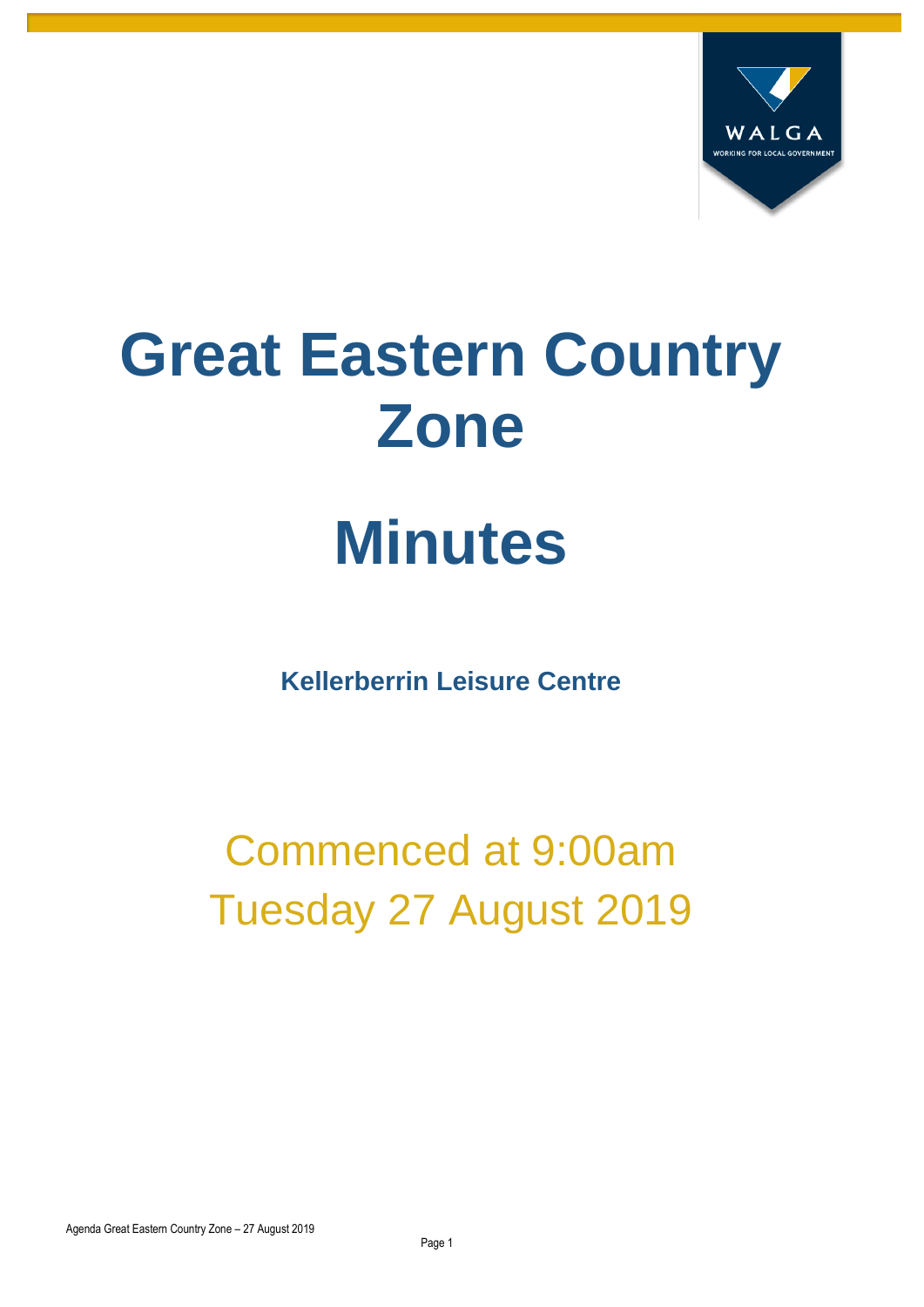# **Table of Contents**

| 1.<br>2.<br>3.<br>4. |                                                          |                                                                                                |  |  |
|----------------------|----------------------------------------------------------|------------------------------------------------------------------------------------------------|--|--|
| 5.                   | 5.1                                                      | Confirmation of Minutes from the Great Eastern Country Zone meeting held Thursday              |  |  |
|                      | 5.2                                                      | Business Arising from the Minutes of the Great Eastern Country Zone Meeting                    |  |  |
|                      | 5.3                                                      | Minutes from the Great Eastern Country Zone Executive Committee Meeting held                   |  |  |
|                      | 5.3.1 (Item 5.1)<br>5.3.2 (Item 5.5)<br>5.3.2 (Item 5.6) | 5.3.2 (Item 5.7)<br>Zone Executive Officer - Key performance Indicators 11<br>5.3.2 (Item 5.9) |  |  |
|                      |                                                          |                                                                                                |  |  |
| 6.                   | 6.1                                                      | Office of Auditor General - Auditing of WA Local Governments - Survey Results 12               |  |  |
|                      | 6.2                                                      |                                                                                                |  |  |
|                      | 6.3                                                      |                                                                                                |  |  |
|                      | 6.4                                                      |                                                                                                |  |  |
| 7.                   | 7.1                                                      |                                                                                                |  |  |
|                      | 7.2                                                      |                                                                                                |  |  |
|                      | 7.3                                                      |                                                                                                |  |  |
| 8.                   |                                                          | WESTERN AUSTRALIAN LOCAL GOVERNMENT ASSOCIATION (WALGA)                                        |  |  |
|                      | 8.1                                                      |                                                                                                |  |  |
|                      | 8.2                                                      |                                                                                                |  |  |
|                      | 8.3                                                      | Review of WALGA State Council Agenda - Matters for Decision 12                                 |  |  |
|                      | 8.4                                                      | Review of WALGA State Council Agenda - Matters for Noting / Information  14                    |  |  |
|                      | 8.5                                                      | Review of WALGA State Council Agenda - Organisational Reports 14                               |  |  |
|                      | 8.6                                                      | Review of WALGA State Council Agenda - Policy Forum Reports 14                                 |  |  |
|                      | 8.7                                                      |                                                                                                |  |  |
| 9.                   | 9.1                                                      |                                                                                                |  |  |
|                      | 9.2                                                      |                                                                                                |  |  |
| 10.                  |                                                          | 10.1 Department of Local Government, Sport and Cultural Industries  15                         |  |  |
|                      |                                                          |                                                                                                |  |  |
|                      |                                                          |                                                                                                |  |  |
| 11.                  |                                                          |                                                                                                |  |  |
| 12.                  |                                                          |                                                                                                |  |  |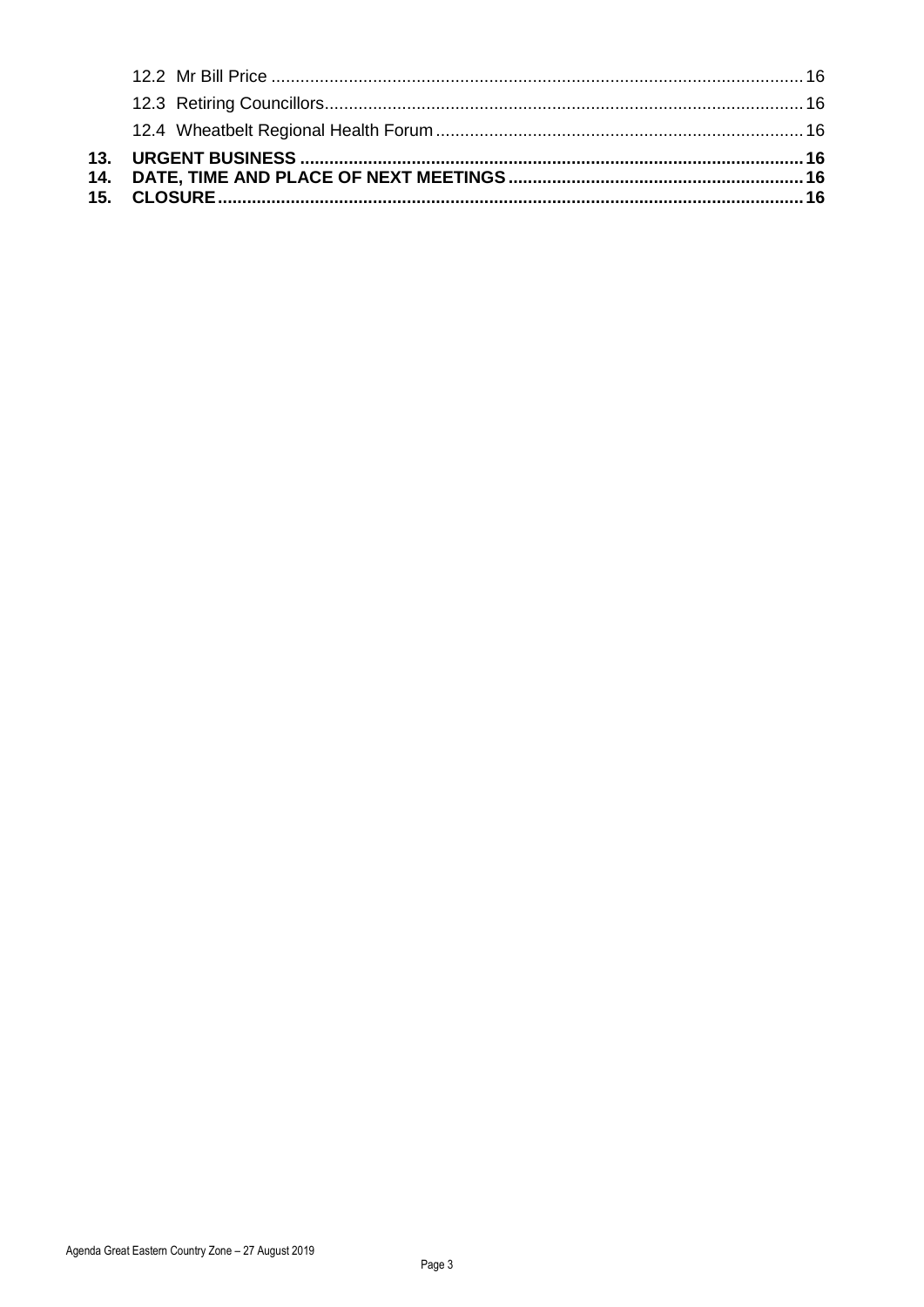# **Great Eastern Country Zone**

**Meeting held at the Kellerberrin Leisure Centre Commenced at 9.00am, Tuesday 27 August 2019**

# **Minutes**

# <span id="page-3-0"></span>**1. OPENING AND WELCOME**

# <span id="page-3-1"></span>**2. ATTENDANCE AND APOLOGIES**

| <b>Shire of Bruce Rock</b>     | President Cr Stephen Strange                                        |
|--------------------------------|---------------------------------------------------------------------|
|                                | Cr Ramesh Rajagopalan                                               |
|                                | Mr Darren Mollenoyux Chief Executive Officer non-voting<br>delegate |
| <b>Shire of Cunderdin</b>      | Mr Stuart Hobley Chief Executive Officer non-voting delegate        |
| <b>Shire of Dowerin</b>        | <b>President Cr Darrel Hudson</b>                                   |
|                                | Ms Rebecca McCall Chief Executive Officer non-voting delegate       |
| <b>Shire of Kellerberrin</b>   | <b>President Cr Rodney Forsyth</b>                                  |
|                                | Mr Raymond Griffiths Chief Executive Officer non-voting<br>delegate |
| <b>Shire of Kondinin</b>       | Ms Mia Dohnt Chief Executive Officer non-voting delegate            |
| <b>Shire of Merredin</b>       | President Cr Ken Hooper                                             |
|                                | Cr Mal Willis                                                       |
|                                | Mr Greg Powell Chief Executive Officer non-voting delegate          |
| <b>Shire of Mount Marshall</b> | <b>President Cr Tony Sachse</b>                                     |
|                                | Mr John Nuttall Chief Executive Officer non-voting delegate         |
| <b>Shire of Mukinbudin</b>     | <b>President Cr Gary Shadbolt</b>                                   |
|                                | Mr Dirk Sellenger Chief Executive Officer non-voting delegate       |
| <b>Shire of Narembeen</b>      | President Cr Rhonda Cole - Chair                                    |
|                                | Mr Chris Jackson Chief Executive Officer non-voting delegate        |
| <b>Shire of Nungarin</b>       | President Cr Eileen O'Connell                                       |
|                                | Cr Bev Palmer (Observer)                                            |
|                                | Mr Adam Majid Chief Executive Officer non-voting delegate           |
| <b>Shire of Tammin</b>         | Mr Neville Hale Chief Executive Officer non-voting delegate         |
| <b>Shire of Trayning</b>       | <b>President Cr Melanie Brown</b>                                   |
|                                | <b>Cr Geoff Waters</b>                                              |
|                                | Mr Brian Jones Chief Executive Officer non-voting delegate          |
| <b>Shire of Westonia</b>       | President Cr Karin Day                                              |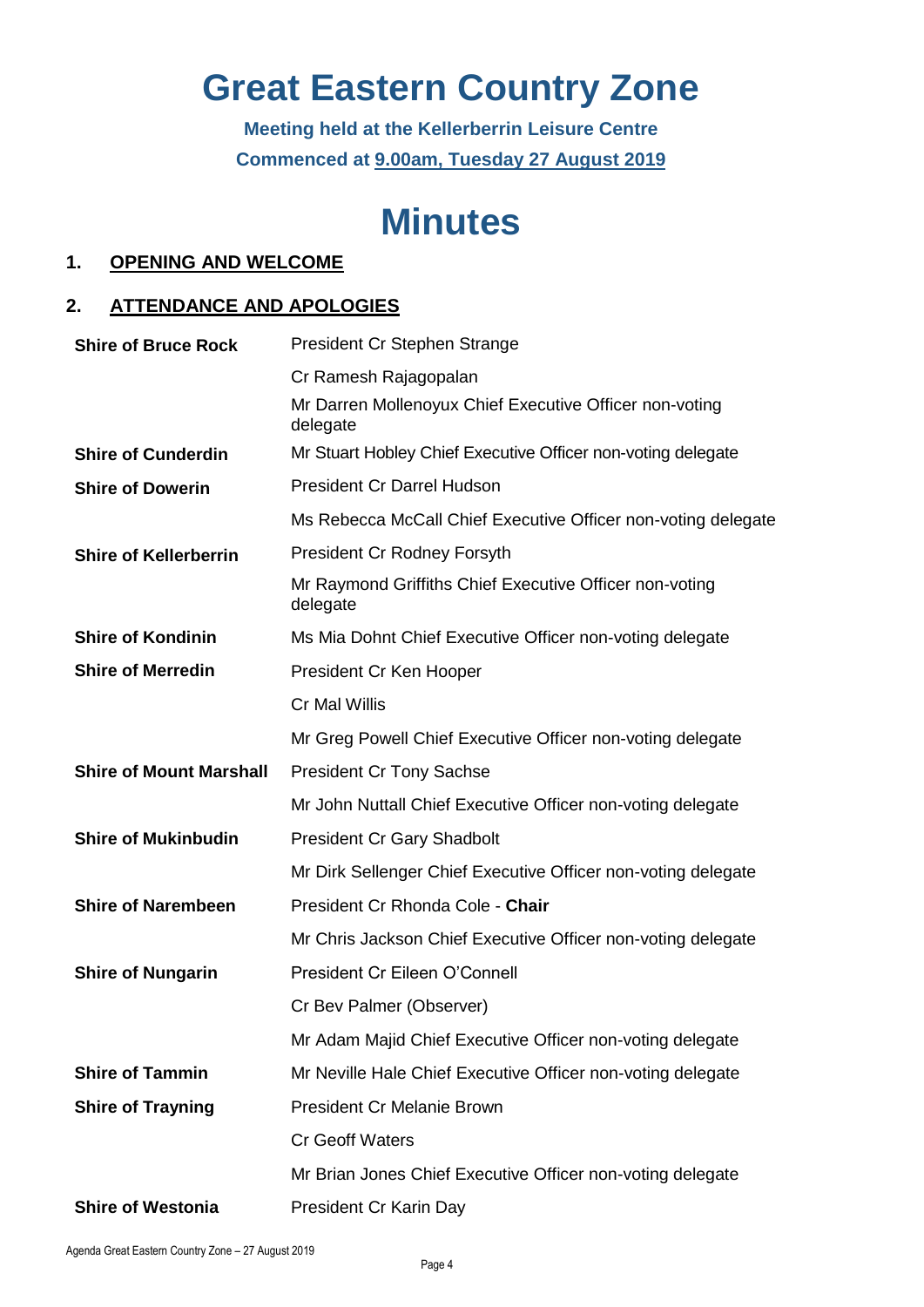|                                        | Mr Jamie Criddle Chief Executive Officer non-voting delegate               |  |
|----------------------------------------|----------------------------------------------------------------------------|--|
| <b>Shire of Wyalkatchem</b>            | <b>President Cr Quentin Davies</b>                                         |  |
|                                        | Ms Taryn Dayman Chief Executive Officer non-voting delegate                |  |
| <b>Shire of Yilgarn</b>                | President Cr Onida Truran                                                  |  |
|                                        | Cr Wayne Della Bosca                                                       |  |
|                                        | Mr Peter Clarke Chief Executive Officer non-voting delegate                |  |
|                                        |                                                                            |  |
| <b>WALGA</b><br><b>Representatives</b> | Mr Nick Sloan, Chief Executive Officer                                     |  |
|                                        | Mr Tony Brown Executive Manager Governance &<br>Organisational Development |  |
|                                        | Rebecca Brown, Manager, Waste and Recycling                                |  |

### **Guests**

Mandy Walker, Director Regional Development, RDA Wheatbelt Karen Strange, RDA Wheatbelt Kathleen Brown, Electorate Officer, Mia Davies MLA Office Hon Laurie Graham MLC, Agricultural Region Rob Dickie, Government and Industry Relations Advisor, CBH Kirsty Martin, Principal Strategy Officer, DLGSC Representative Jenifer Collins, Regional Manager Wheatbelt, DLGSC Representative

# **Apologies**

| Shire of Cunderdin                               | <b>President Cr Dennis Whisson</b>                          |  |  |  |
|--------------------------------------------------|-------------------------------------------------------------|--|--|--|
| Shire of Dowerin                                 | Cr Alison Harris<br><b>Cr Brenton Walsh</b>                 |  |  |  |
| Shire of Kellerberrin                            | Cr Scott O'Neill                                            |  |  |  |
| Shire of Kondinin                                |                                                             |  |  |  |
|                                                  | <b>President Cr Sue Meeking</b><br><b>Cr Kent Mouritz</b>   |  |  |  |
| Shire of Koorda                                  | <b>President Cr Ricky Storer</b>                            |  |  |  |
|                                                  | Cr Pamela WcWha                                             |  |  |  |
|                                                  | Mr Darren Simmons, Chief Executive Officer                  |  |  |  |
| Shire of Merredin                                | Cr Julie Flockart                                           |  |  |  |
| <b>Shire of Mount Marshall</b>                   | <b>Cr Nick Gillett</b>                                      |  |  |  |
| Shire of Mukinbudin                              | <b>Cr Sandie Ventris</b>                                    |  |  |  |
| Shire of Narambeen                               | Cr Kellie Mortimore                                         |  |  |  |
| Shire of Nungarin                                | Cr Gary Coumbe                                              |  |  |  |
| Shire of Tammin                                  | <b>Cr Glenice Batchelor</b>                                 |  |  |  |
|                                                  | <b>Cr Tania Daniels</b>                                     |  |  |  |
| Shire of Westiona                                | Cr Bill Huxtable                                            |  |  |  |
| Shire of Wyalkatchem                             | Cr Owen Garner                                              |  |  |  |
| <b>Water Corporation</b>                         | <b>Sharon Broad</b>                                         |  |  |  |
| Main Roads                                       | Mr Craig Manton                                             |  |  |  |
|                                                  | Hon Martin Aldridge MLC, Member for the Agricultural Region |  |  |  |
| Hon Mia Davies MLA, Member for Central Wheatbelt |                                                             |  |  |  |
| Ms Chantelle O'Brien, Governance Support Officer |                                                             |  |  |  |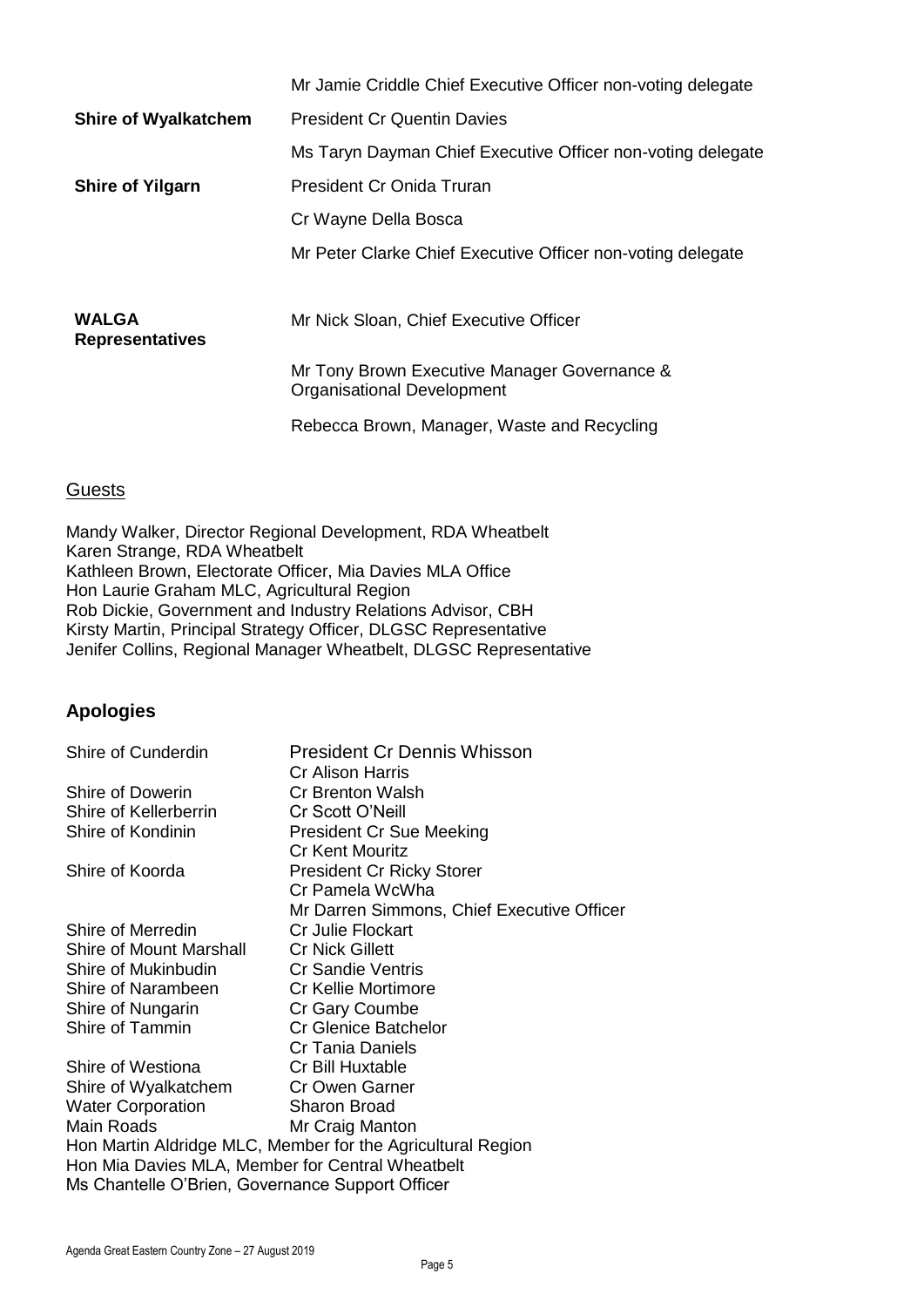# **Attachments**

The following were provided as attachments to the agenda:

- 1. Great Eastern Country Zone Minutes 27 June 2019.
- 2. Great Eastern Country Zone Executive Committee Minutes 8 August 2019.
- 3. Public Health of WA Info Overview Sheet
- 4. President's Report
- 5. RDA Wheatbelt Update State Council Agenda – via link: [https://walga.asn.au/getattachment/a846e7df-becb-4570-956e-cafec51afcb3/Agenda-State-](https://walga.asn.au/getattachment/a846e7df-becb-4570-956e-cafec51afcb3/Agenda-State-Council-6-September-2019.pdf)[Council-6-September-2019.pdf](https://walga.asn.au/getattachment/a846e7df-becb-4570-956e-cafec51afcb3/Agenda-State-Council-6-September-2019.pdf)

# <span id="page-5-0"></span>**3. DECLARATIONS OF INTEREST**

Nil

# <span id="page-5-1"></span>**4. ANNOUNCEMENTS**

Nil

# <span id="page-5-2"></span>**5. MINUTES**

### <span id="page-5-3"></span>**5.1 Confirmation of Minutes from the Great Eastern Country Zone meeting held Thursday 27 June 2019**

The Minutes of the Great Eastern Country Zone meeting held on Thursday 27 June 2019 have previously been circulated to Member Councils.

### **RESOLUTION**

**Moved: Cr Eileen O'Connell Seconded: Cr Onida Truran**

**That the Minutes of the Great Eastern Country Zone meeting held Thursday 27 June 2019 are confirmed as a true and accurate record of the proceedings with an amendment to the attendance as follows:**

| Add            | <b>Cr Mal Willis</b>      | <b>Shire of Merredin</b> |
|----------------|---------------------------|--------------------------|
| <b>Apology</b> | <b>Cr Greg Powell</b>     | <b>Shire of Merredin</b> |
| Add            | <b>Cr Julie Chatfield</b> | <b>Shire of Dowerin</b>  |
| <b>Apology</b> | <b>Cr Brenton Walsh</b>   | <b>Shire of Dowerin</b>  |

**CARRIED**

<span id="page-5-4"></span>**5.2 Business Arising from the Minutes of the Great Eastern Country Zone Meeting Thursday 27 June 2019**

Nil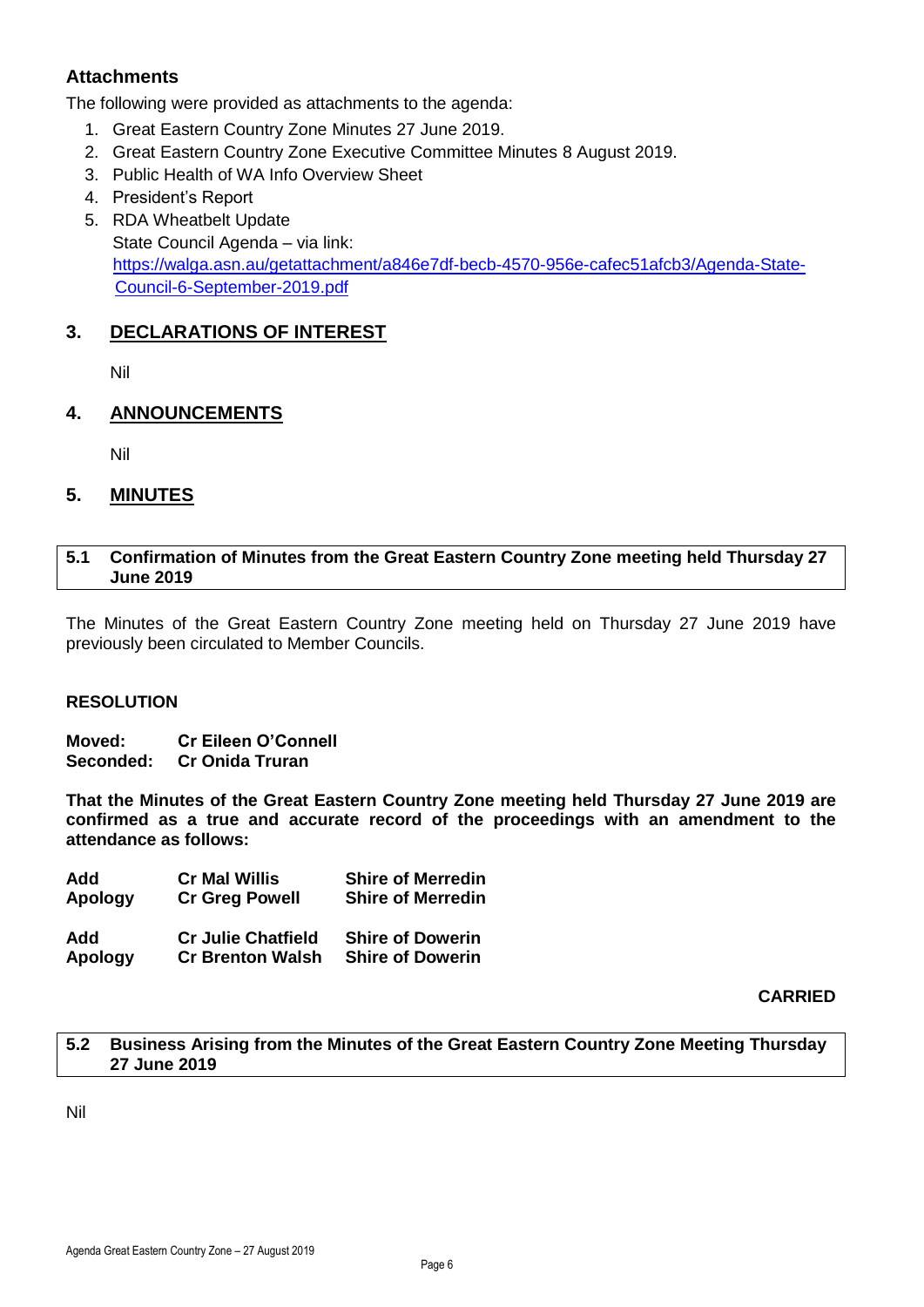#### <span id="page-6-0"></span>**5.3 Minutes from the Great Eastern Country Zone Executive Committee Meeting held Thursday 8 August 2019**

The recommendations from the Executive Committee Meeting have been extracted for the Zones consideration.

#### <span id="page-6-1"></span>**5.3.1 (Item 5.1) 2020 Wheatbelt Conference**

#### **Background:**

At the last Great Eastern Country Zone, Executive Committee meeting, the following was resolved:

*That the Great Eastern Country Zone position on the Wheatbelt Conference be;*

- *1. There is value in holding Wheatbelt Conferences;*
- *2. Not hold a Wheatbelt Conference in 2020 and look to hold a conference in 2021;*
- *3. Request the three (3) Wheatbelt Zone Executive Committees to meet and discuss the future of Wheatbelt conferences during the 2019 Local Government convention.*

*CARRIED*

#### **Comment:**

A meeting of the three Wheatbelt Zone Executive Committees has been scheduled for 12.30pm on 8 August to discuss the future of Wheatbelt Conferences.

The Financial Statement from the 2018 Wheatbelt conference is considered in item 5.2.

For Discussion

#### Executive Committee Resolved

The Great Eastern Country Zone remain with the position endorsed at the June Zone meeting as per above.

Following the June Zone meeting, there was a meeting held of the three Zone Executive Committees to discuss the future of the Wheatbelt Conference. It was resolved that the Zone Executive Committee's go back and discuss with their Zones as to whether they want a Wheatbelt Conference and what focus should it have if so.

Zone discussed that this matter would be best considered after the 2019 Local Government Elections as there may be some turnover in Elected Members.

#### **Resolved**

**That the Great Eastern Country Zone consider the future of the Wheatbelt Conference after the October 2019 Local Government Elections.**

#### <span id="page-6-2"></span>**5.3.2 (Item 5.5) Appointment of New Auditors for the Next Three Years**

#### **Executive Officer Comment:**

External auditors AMD Charted Accountants have completed their agreed term.

At its June meeting the Committee resolved that the Executive Officer seek Expressions of Interest for the audit of the Great Eastern Country Zone of WALGA for the 30 June years ending 2019, 2020 and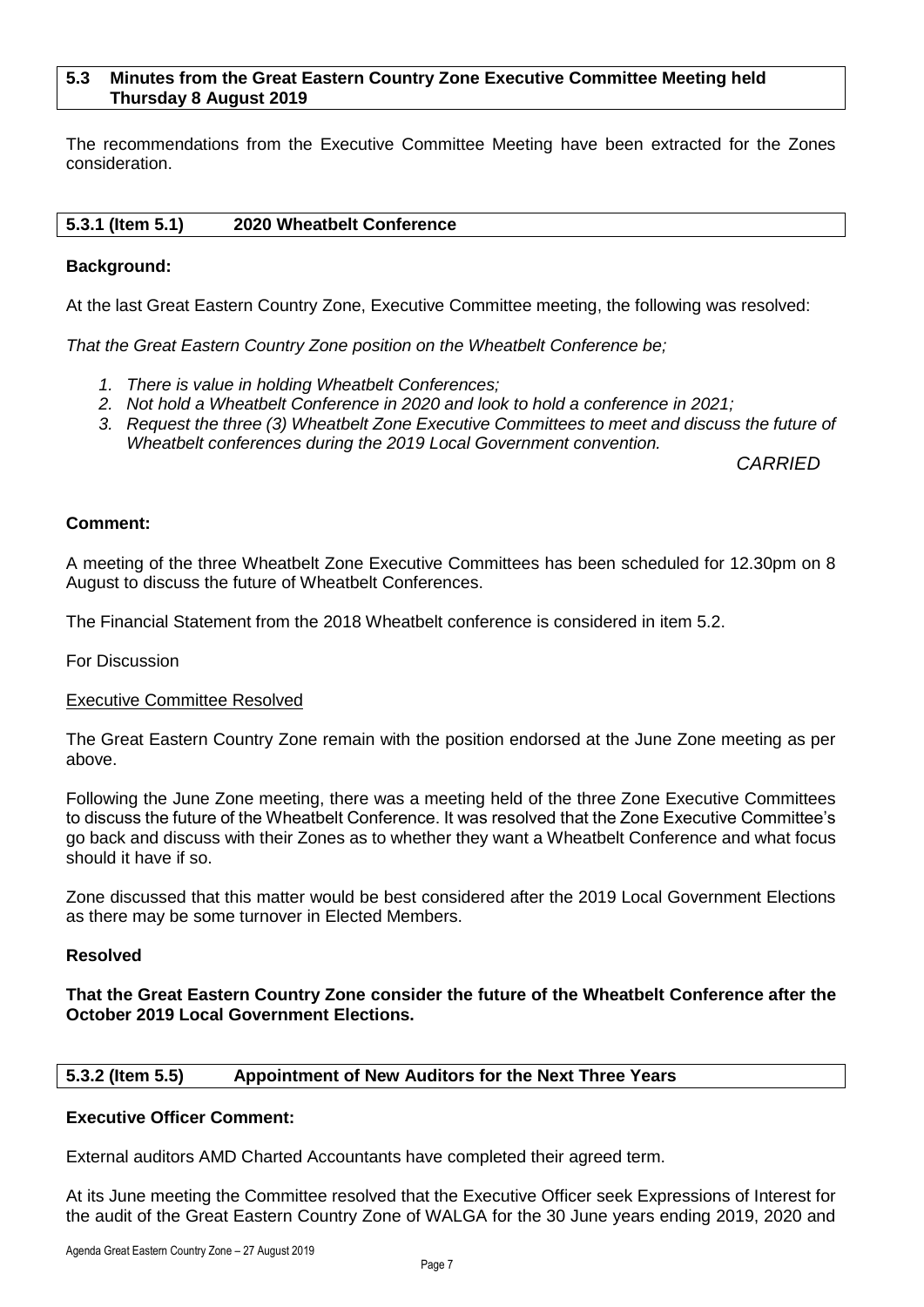2021 from the following three local firms; RSM Bird Cameron, Byfields and CRC for Tabling at the next meeting for a decision.

Only Byfields submitted an expression of Interest.

CRC (Community Resource Centre) provide a listing of local suppliers which only included Byfields and Bird Cameron. RSM Bird Cameron declined advising that audits are only done out of their Perth Office and that they are not in a position to do this one.

#### *Byfields Expression of Interest*

Byfields while only completing audits out of their Perth office have submitted an expression of interest.

As advised in their attached letter, Byfields have 30 years audit experience and the Engagement Director Leanne Oliver is a Registered Company Auditor and a public practice certificate.

The quoted fee for 2018/19 is as follows:

2018/19 \$2,000 & disbursements 2019/20 \$2,100 & disbursements 2020/21 \$2,200 & disbursements

Note GST is refundable so the net amounts will be the cost to the GECZ.

The proposed 2018/19 fee of \$2,000 plus disbursements is significantly higher than the 2017/18 audit cost of \$1,560.

Through my recent involvement on two selection panels for audit services, I have been surprised to see that audit firms are becoming more selective in which engagements they submit for. This is also reflected in the refusal to quote by RSM Bird Cameron and may be a shift away from engagements considered unprofitable. Byfields only submitted on the understanding that the GECZ audit can be completed in November to January period which is their quiet season.

Acknowledging that this fee is higher, seeking a new contract with AMD may result in a similar increase and will see the audit completed out of Bunbury.

#### **Executive Committee Recommendation**

Moved: Cr Stephen Strange Superstanding Seconded: Cr Tony Sachse

That the Executive Committee recommends that the Zone appoint Byfields as auditors for the Great Eastern Country Zone of WALGA for the 30 June years ending 2019, 2020 and 2021 for fees quoted above.

CARRIED

#### **ZONE RESOLUTION**

**Moved: Cr Stephen Strange Seconded: Cr Wayne Della Bosca**

**That the Executive Committee recommends that the Zone appoint Byfields as auditors for the Great Eastern Country Zone of WALGA for the 30 June years ending 2019, 2020 and 2021 for fees quoted above.**

**CARRIED**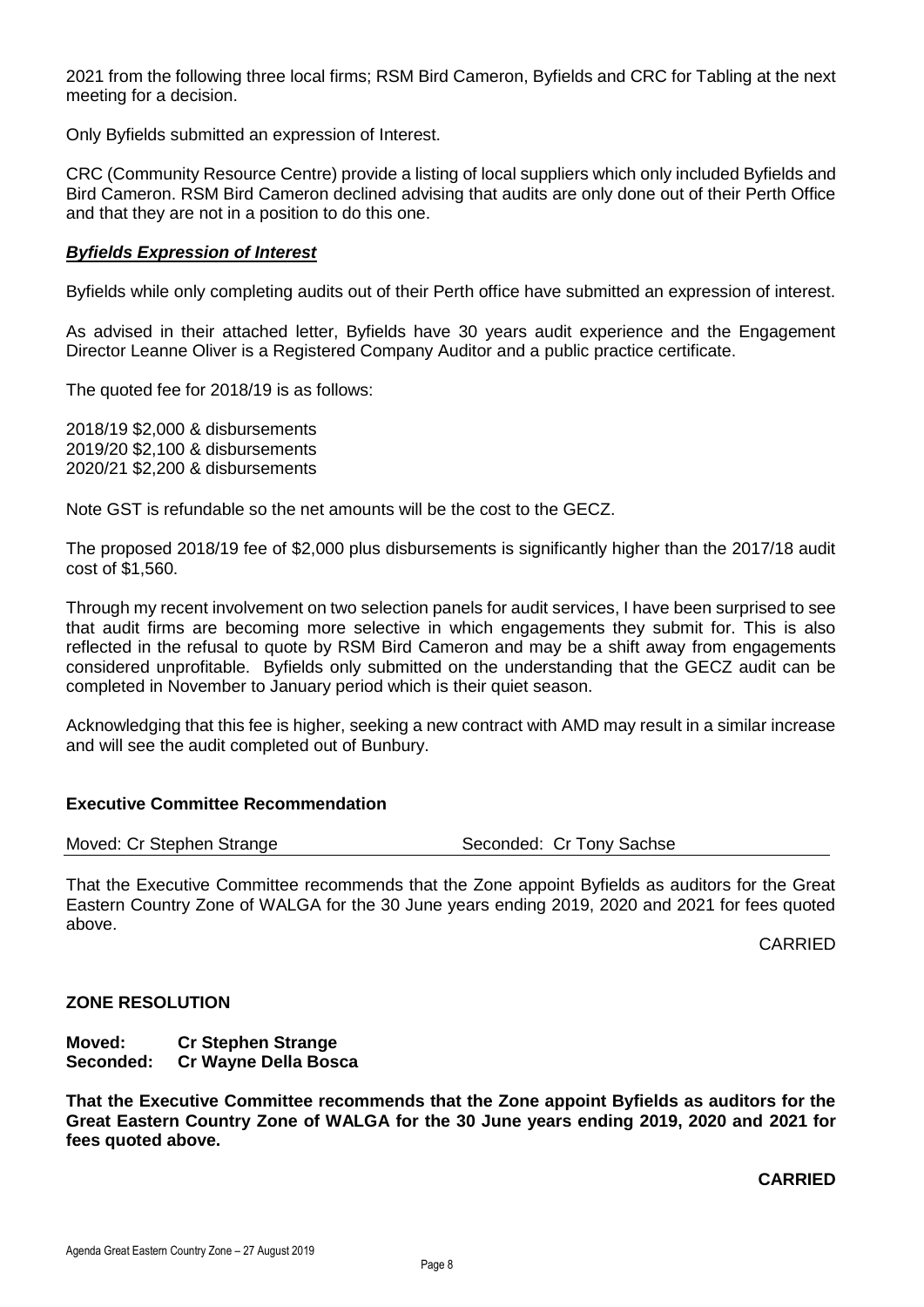### <span id="page-8-0"></span>**5.3.2 (Item 5.6) Strategic Priorities for the 2019/20 Year**

#### **Background:**

As the new financial year progresses, new Strategic Priorities are to be discussed by the Executive Committee to identify the key issues for the next 12 months.

At this corresponding meeting last year, the Executive committee had identified the following 13 issues to consider for prioritising;

- 1. Health
- 2. Telecommunication
- 3. Recycling opportunities
- 4. Roads/Rail
- 5. Wheatbelt education
- 6. Local Government viability
- 7. Economic Development
- 8. School Buses
- 9. Community Resource Centres
- 10. Volunteerism (Pressure on too few)
- 11. Ambulance transfer costs
- 12. Aged Care
- 13. CSRFF Program Need to change the focus

The committee and then subsequently the Zone endorsed the following topics as priorities for the 2018/2019;

- i. Local Government Act Review
- ii. Economic Development
- iii. Telecommunication
- iv. Wheatbelt Education

At an Executive Committee meeting earlier this year a further subject was added being Transport – Heavy Vehicle issue.

The initial four (4) priority topics have all had guest speakers during the previous year.

Discussion required on setting strategic priorities for 2019/2020

#### For Discussion

The Executive Committee had considered discussion on the Zones priorities for the next 12 months.

#### **Executive Committee Resolved**

The following topics be listed as the priority issues for the 19/20 Zone year;

- 1. Transport Heavy Vehicle issue Permit system, CA07 permits, Agricultural Pilot vehicles, Lime Haulage.
- 2. Health NDIS, Age care packages, Hospital doctor shortages.
- 3. Government Regional Officer Housing (GROH) Affordable Housing for Government Officers.
- 4. Future Drought Fund Information on what assistance is available.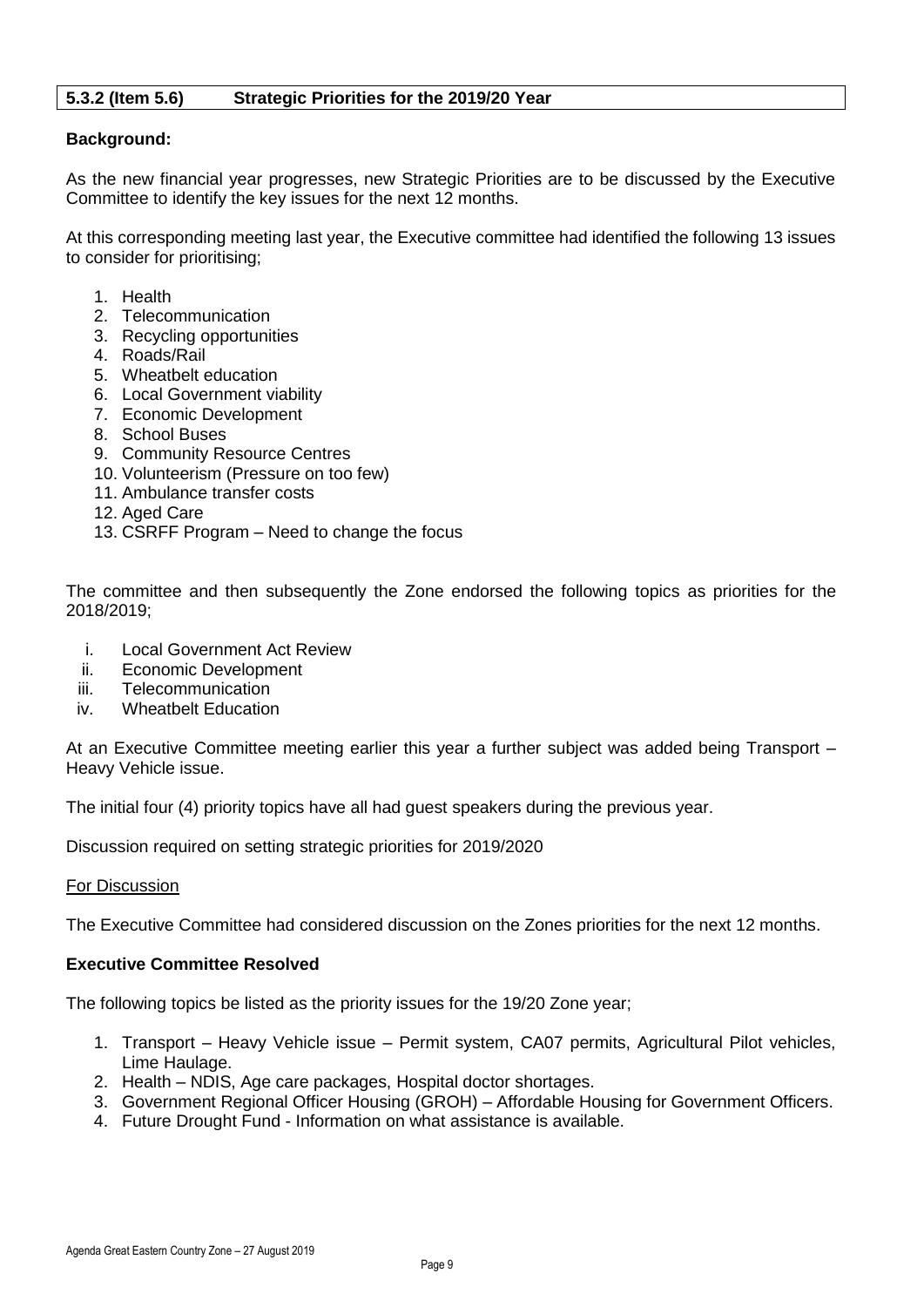# **ZONE RESOLUTION**

# **Moved: Cr Tony Sachse**

**Seconded: Cr Rodney Forsyth**

**The following topics be listed as the priority issues for the 19/20 Zone year;**

- **1. Transport – Heavy Vehicle issue – Permit system, CA07 permits, Agricultural Pilot vehicles, Lime Haulage.**
- **2. Health – NDIS, Age care packages, Hospital doctor shortages.**
- **3. Government Regional Officer Housing (GROH) – Affordable Housing for Government Officers.**
- **4. Future Drought Fund - Information on what assistance is available.**
- **5. Training – Officer Level – Career Path for Local Government Officers (Work with LG Professionals)**

#### **CARRIED**

<span id="page-9-0"></span>

| 5.3.2 (Item 5.7) | Guest Speakers 2019/20 |  |
|------------------|------------------------|--|
|                  |                        |  |

#### **Background**

In 2018/19 the scheduled guest speakers followed the priority topics identified by the Zone.

The Committee had identified the need for relevant speakers to be sourced for Zone meetings and to ensure speakers come to the Zone with a purpose.

Following requests to the previous meeting, the following guest speakers have been scheduled for the August 2019 Zone meeting:

#### August 2019 Meeting

- Rob Dickie, Government and Industry Relations Advisor, CBH Group
- Rebecca Brown, Manager Waste and Recycling, WALGA, (Container Deposit Scheme)

WALGA CEO Nick Sloan will also be attending the August Zone meeting. In addition Laurie Graham MLC, has advised that he will be attending the meeting. This is timely as Laurie Graham is a member of the Select Committee into Local Government.

#### Other meetings

The only outstanding speaker topic from last year is on the issue of "Transport – Heavy Vehicles"

The Executive Committee may wish to consider potential guest speakers for 2019/2020.

#### **Executive Committee Resolved**

- 1) That the following speakers present at the August meeting;
	- Rob Dickie, Government and Industry Relations Advisor, CBH Group
	- Rebecca Brown, Manager Waste and Recycling, WALGA, (Container Deposit Scheme and on the 3 bin rubbish collection system)
- 2) Guest speakers for the remainder of the year be sourced against the priority topic issues; and
- 3) Politicians be continued to be invited to present at Zone meetings.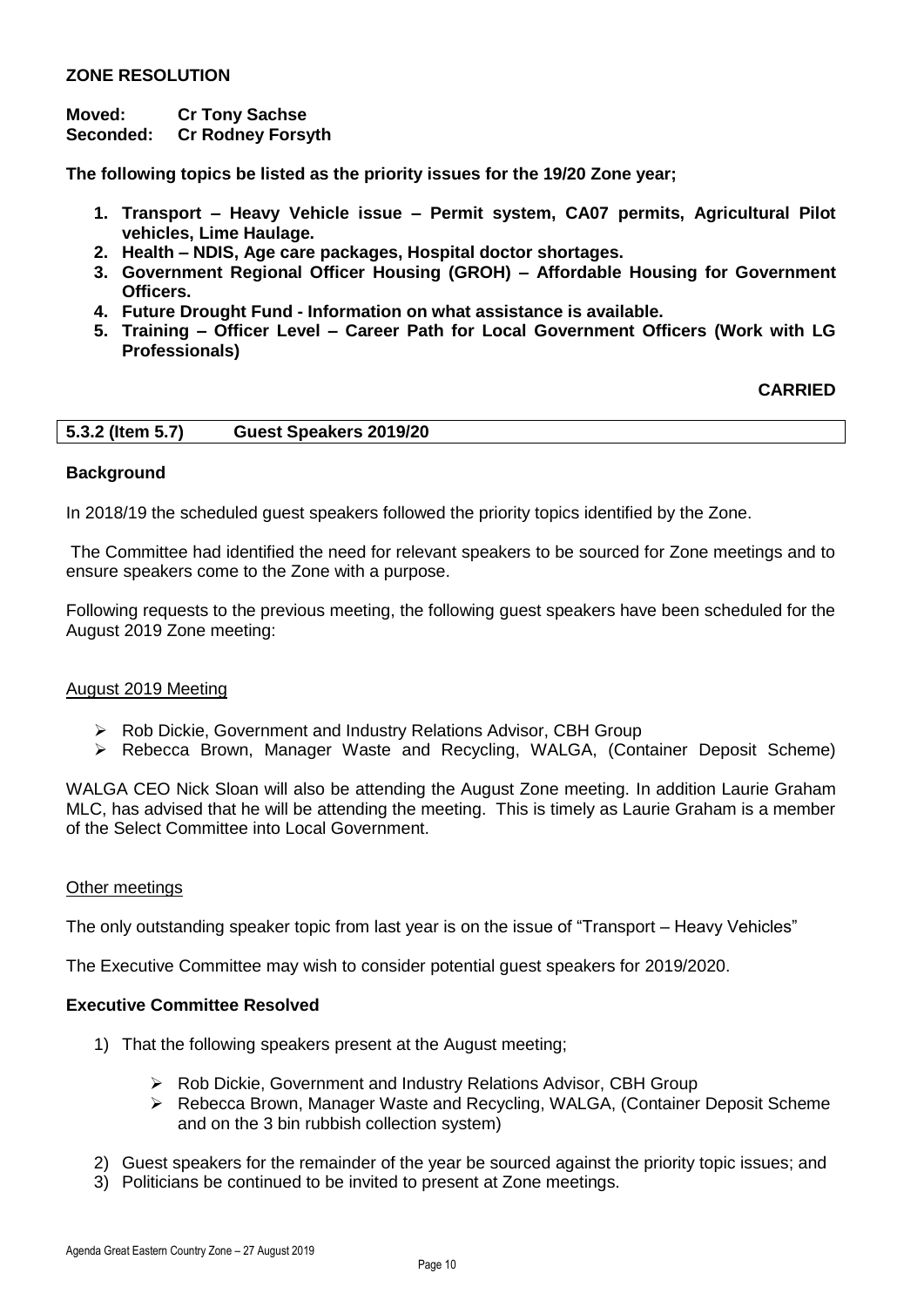#### **ZONE RESOLUTION**

**Moved: Cr Karin Day Seconded: Cr Onida Truran**

- **1) That the following speakers present at the August meeting;**
	- **Rob Dickie, Government and Industry Relations Advisor, CBH Group**
	- **Rebecca Brown, Manager Waste and Recycling, WALGA, (Container Deposit Scheme and on the 3 bin rubbish collection system)**
- **2) Guest speakers for the remainder of the year be sourced against the priority topic issues; and**
- **3) Politicians be continued to be invited to present at Zone meetings.**

#### **CARRIED**

<span id="page-10-0"></span>**5.3.2 (Item 5.9) Zone Executive Officer – Key performance Indicators**

#### **Background:**

The Zone resolved at its April meeting as follows;

*That the Zone endorse WALGA to continue the executive support for the Great Eastern Country Zone for the next 2 years (19/20 and 20/21) and that suitable Key Performance Indicator's be put in place.*

CARRIED

#### **Executive Committee Resolved**

The following Key Performance Indicators be adopted by the Zone of the Executive Officer;

- Attracting speakers in line with Zone priorities
- Advocating for the Zone on priority issues and implementing zone decisions in a timely manner;
- Agenda and minutes to be distributed 7 days prior and following Zone and Executive Committee Meetings;
- Finance Clean and timely audit received

#### **ZONE RESOLUTION**

**Moved: Cr Eileen O'Connell Seconded: Cr Geoff Waters**

**The following Key Performance Indicators be adopted by the Zone of the Executive Officer;**

- **Attracting speakers in line with Zone priorities**
- **Advocating for the Zone on priority issues and implementing zone decisions in a timely manner;**
- **Agenda and minutes to be distributed 7 days prior and following Zone and Executive Committee Meetings;**
- **Finance – Clean and timely audit received**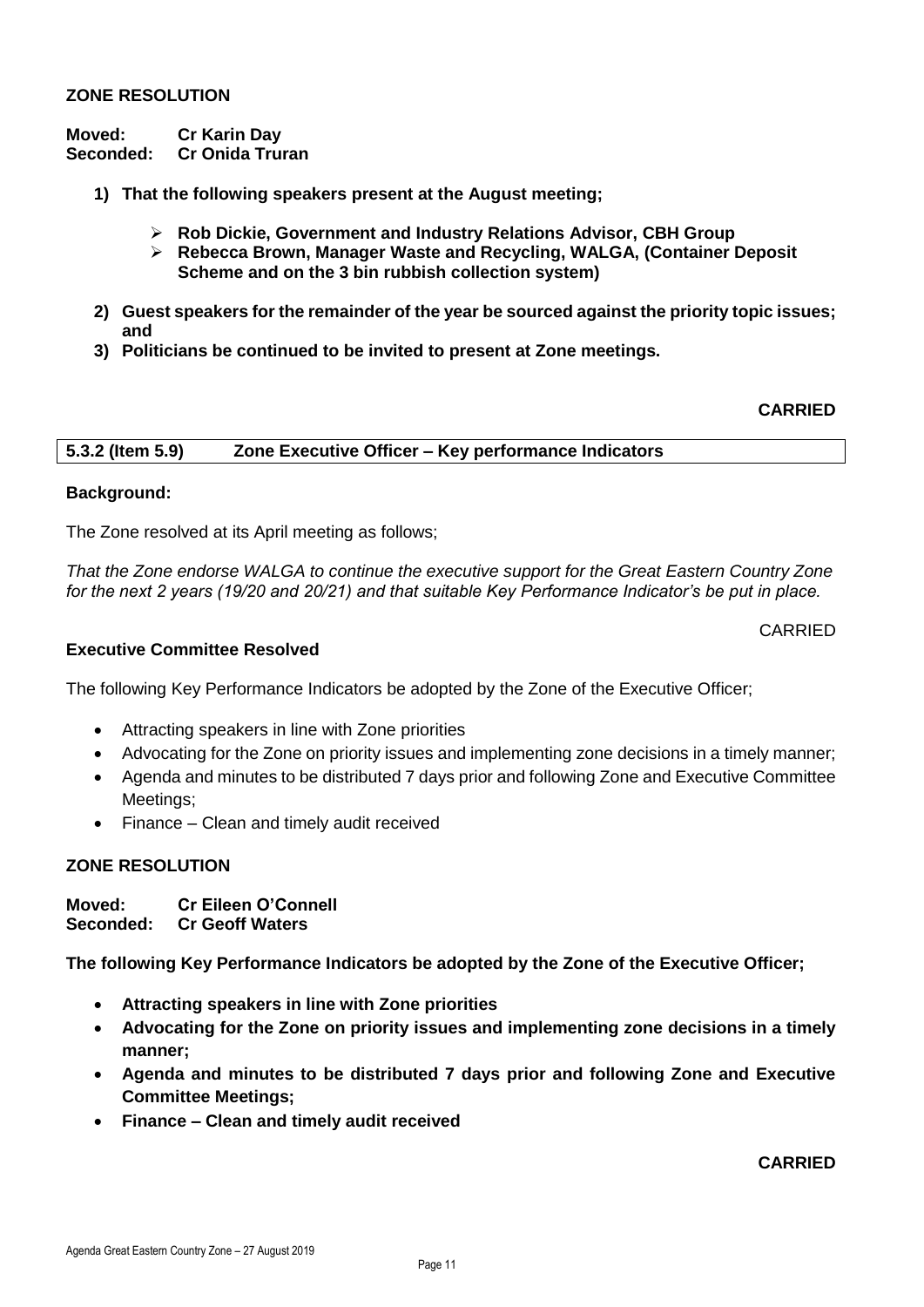#### <span id="page-11-0"></span>**RESOLUTION**

**Moved: Cr Onida Truran Seconded: Cr Geoff Waters**

**That the remaining items contained in the Minutes of the Executive Committee Meeting of the Great Eastern Country Zone held Thursday 8 August 2019 be endorsed.**

**CARRIED**

# <span id="page-11-2"></span><span id="page-11-1"></span>**6. ZONE BUSINESS**

#### **6.1 Office of Auditor General – Auditing of WA Local Governments – Survey Results**

*By Executive Officer, Tony Brown*

#### **Background**

WALGA had received a request from WEROC to review the impact of the recent compliance changes on the sector.

The Office of the Auditor General assumed responsibility for Local Government financial audits and performance audits in 2017.

To understand the impact that these changes have had on the sector, WALGA conducted a survey of its members during May and June 2019.

Tony Brown provided a presentation on the Auditor General survey to the Zone. Please refer to attached summary sheet within these minutes for information. (*Attachment A*)

**Noted**

#### <span id="page-11-3"></span>**6.2 Request to Present - Office of the Auditor General**

*By Executive Officer, Tony Brown*

A request has been received from the Office of the Auditor General to attend the next Great Eastern Country Zone meeting on 28 November 2019.

A representative from the Officer of the Auditor General, would like to provide an update on Local Government auditing so far including a look at some of their latest financial and performance audits.

#### **RESOLUTION**

| Moved:    | <b>Cr Eileen O'Connell</b> |
|-----------|----------------------------|
| Seconded: | <b>Cr Geoff Waters</b>     |

**That a representative from the Office of the Auditor General attend the 28 November 2019 Great Eastern Country Zone meeting to provide an update on Local Government auditing so far including a look at some of their latest financial and performance audits.**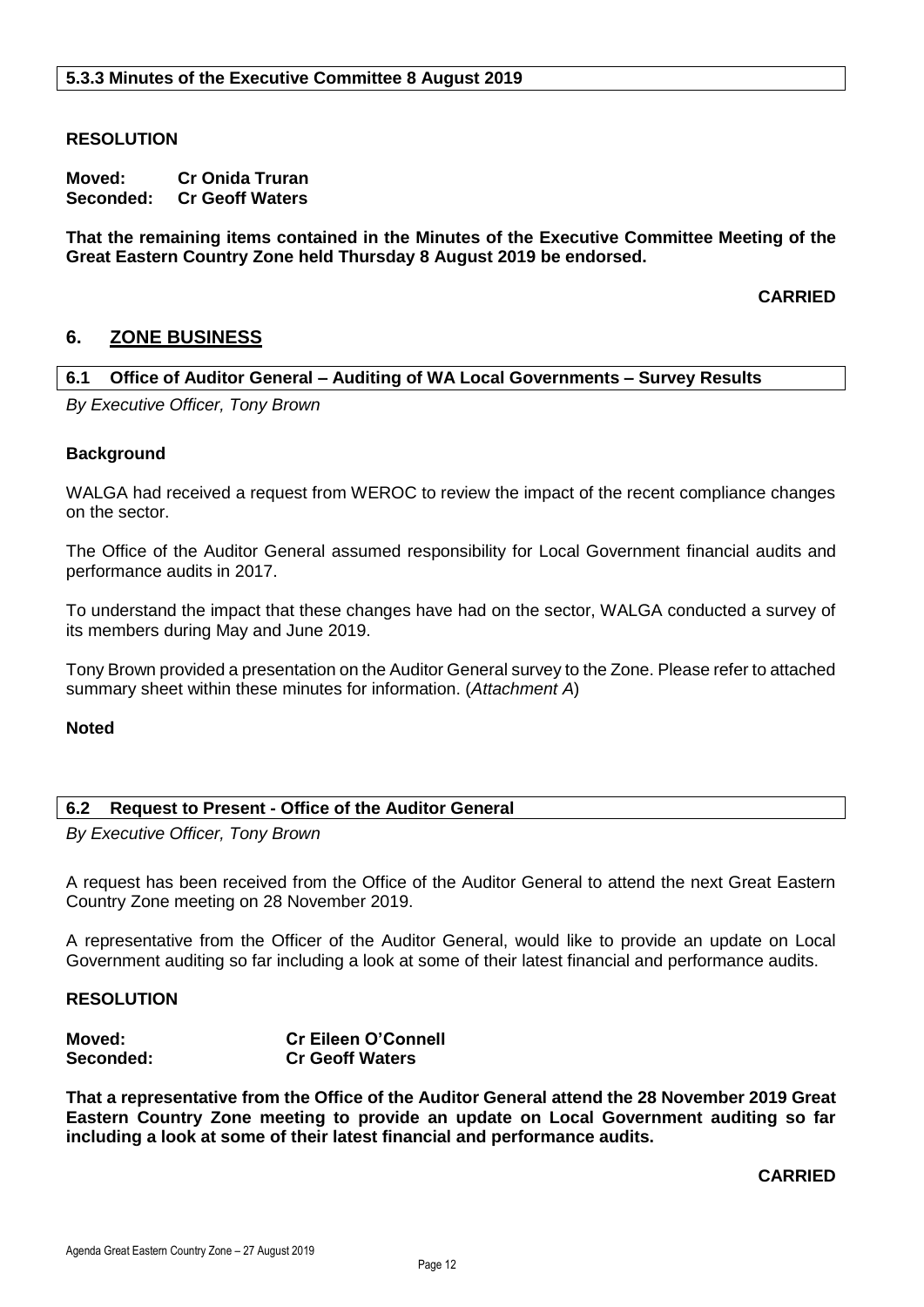#### <span id="page-12-0"></span>**6.3 Select Committee into Local Government Submission**

*By Executive Officer, Tony Brown*

#### **Background**

The Zone is aware that the Legislative Council in WA has established a Select Committee into Local Government with the following terms of reference:

- (1) That a Select Committee into Local Government is established.
- (2) The Select Committee is to inquire into how well the system of Local Government is functioning in Western Australia, with particular reference to —

Whether the *Local Government Act 1995* and related legislation is generally suitable in its scope, construction and application;

the scope of activities of Local Governments;

the role of the Department of State administering the *Local Government Act 1995* and related legislation:

the role of Elected Members and Chief Executive Officers/employees and whether these are clearly defined, delineated, understood and accepted;

the funding and financial management of Local Governments; and

any other related matters the Select Committee identifies as worthy of examination and Report.

- (3) The Select Committee shall comprise five Members.
- (4) The Select Committee shall report by no later than 12 months after the motion for its establishment is agreed to and may, if it sees fit, provide interim reports to the House.

The Select Committee, which has a 12 month timeframe to finalise its Inquiry, was originally seeking submissions to be provided to the committee with a closing date of 23 August 2019. WALGA successfully requested the submission date be extended to 13 September 2019 to allow all Local Governments to consider a submission in their monthly meeting cycle.

WALGA has prepared a submission on behalf of the sector.

In addition WALGA will be attending a private hearing with the committee on 2 September 2019 where the committee has requested information on WALGA and what activities it carries out.

It is appropriate for the Zone to prepare a submission to the Select Committee with a focus on issues for the 16 member Local Governments.

A draft submission was circulated prior to the meeting.

#### **RESOLUTION**

**Moved: Cr Tony Sachse Seconded: Cr Stephen Strange**

**The Draft Great Eastern Country Zone submission to the Select Committee into Local Government be endorsed with the following additions:**

- **Secondary Freight Group project**
- **Audit cost increases**

**CARRIED**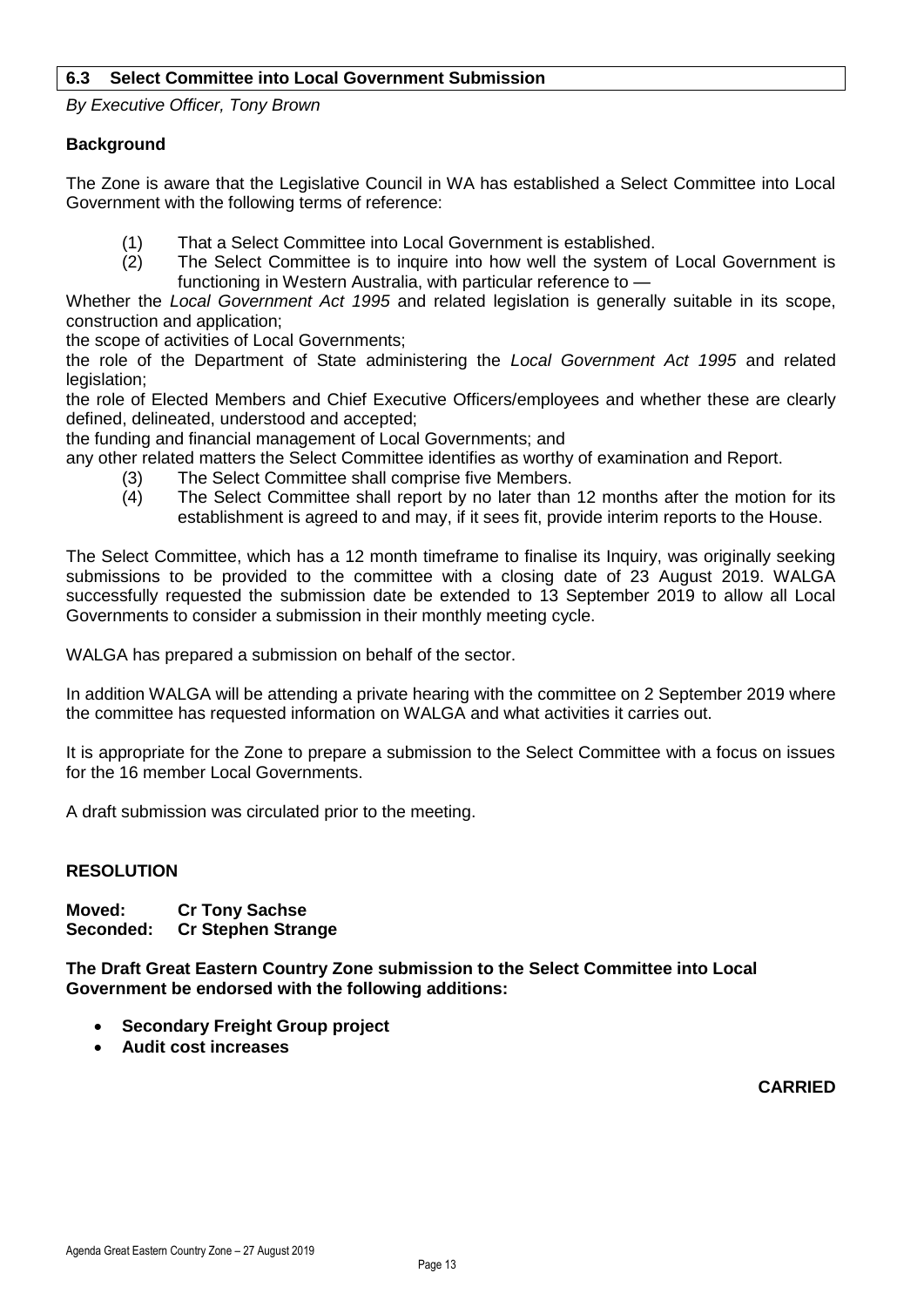### <span id="page-13-0"></span>**6.4 Public Health Advocacy Institute of Western Australia**

*By Executive Officer, Tony Brown*

#### **Background**

Jo Malcom, Senior Research Officer from Curtin University has requested to provide an information sheet to Local Governments in regards to some funding that has been made available to Public Health Advocacy Institute of WA to assist and mentor Local Governments in developing their Public Health Plans.

Attached with the Agenda was some further information on this matter.

#### **Noted**

# <span id="page-13-2"></span><span id="page-13-1"></span>**7. ZONE REPORTS**

#### **7.1 Zone President Report**

*By Cr Rhonda Cole*

#### **RESOLUTION**

**Moved: Cr Gary Shadbolt Seconded: Cr Geoff Waters**

- 1. Highlighted the need to encourage nominations for candidates at the 2019 Election.
- 2. Integrity of the Sector is important Mentoring of neighbours is important
- 3. Rural Water Council input from all Zone members required.

#### **That the Zone President's Report be received.**

# **CARRIED**

### <span id="page-13-3"></span>**7.2 Local Government Agricultural Freight Group**

*By Cr Rod Forsyth*

#### **RESOLUTION**

**Moved: Cr Stephen Strange Seconded: Cr Rodney Forsyth**

### **That the Local Government Agricultural Freight Group Report be received.**

# **CARRIED**

*Minutes from the 4 July 2019 Agricultural Freight Group are attached. (Attachment 1).*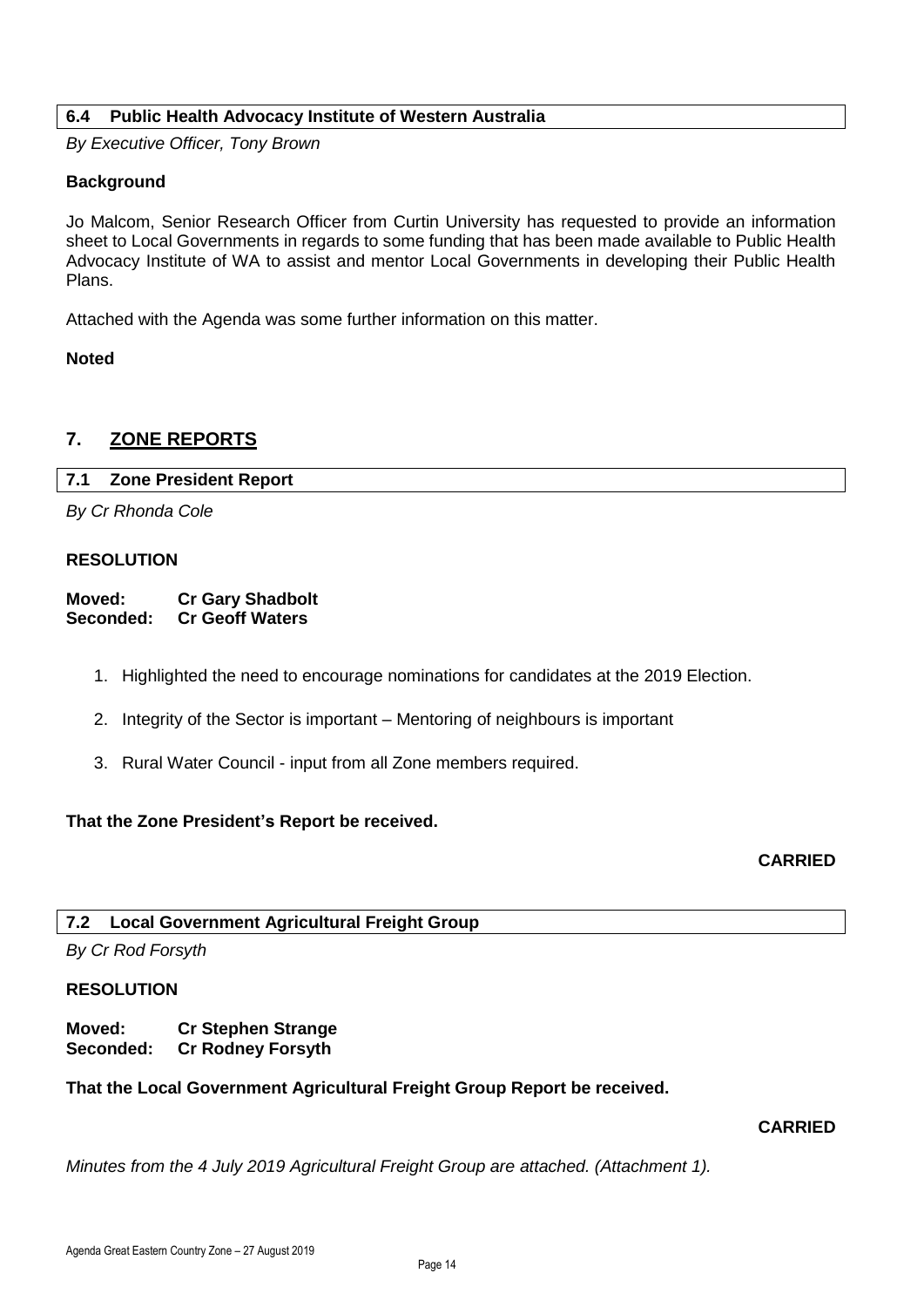#### <span id="page-14-0"></span>**7.3 Wheatbelt District Emergency Management Committee**

*By Cr Tony Sachse*

#### **RESOLUTION**

**Moved: Cr Tony Sachse Seconded: Cr Onida Truran**

#### **That the Wheatbelt District Emergency Management Committee Report be received.**

#### **CARRIED**

*Unconfirmed Minutes from the 20 June 2019 District Emergency management Committee meeting are attached. (Attachment 2)*

# <span id="page-14-1"></span>**8. WESTERN AUSTRALIAN LOCAL GOVERNMENT ASSOCIATION (WALGA) BUSINESS**

#### <span id="page-14-2"></span>**8.1 State Councillor Report**

*Cr Stephen Strange*

#### **RESOLUTION**

**Moved: Cr Stephen Strange Seconded: Cr Wayne Della Bosca**

#### **July 2019 State Council Meeting – Key Issues**

#### Emerging Issue – Regional Road Group Projects: Finalisation Payments

An emerging issue was discussed at the July meeting relating to the process for Local Governments to finalise their claims for Regional Road Group projects. Local Governments cannot make final claims until all costs are finalised, but there can be delays in finishing and invoicing the line-marking work.

State Council resolved that WALGA would write to Main Roads seeking an urgent meeting to change the procedures for finalisation of claims. Further, State Council resolved that projects that are delayed in finalisation due to line marking should be considered complete in the 2018-19 year.

#### National Redress Scheme

State Council endorsed in principle support for the Local Government sector to participate in the National Redress Scheme. It should be noted that there will be further consultation in relation to the redress scheme in the coming months.

#### **September 2019 State Council Meeting**

The upcoming meeting of State Council will be held as a regional meeting in Shark Bay, hosted by the Gascoyne Country Zone.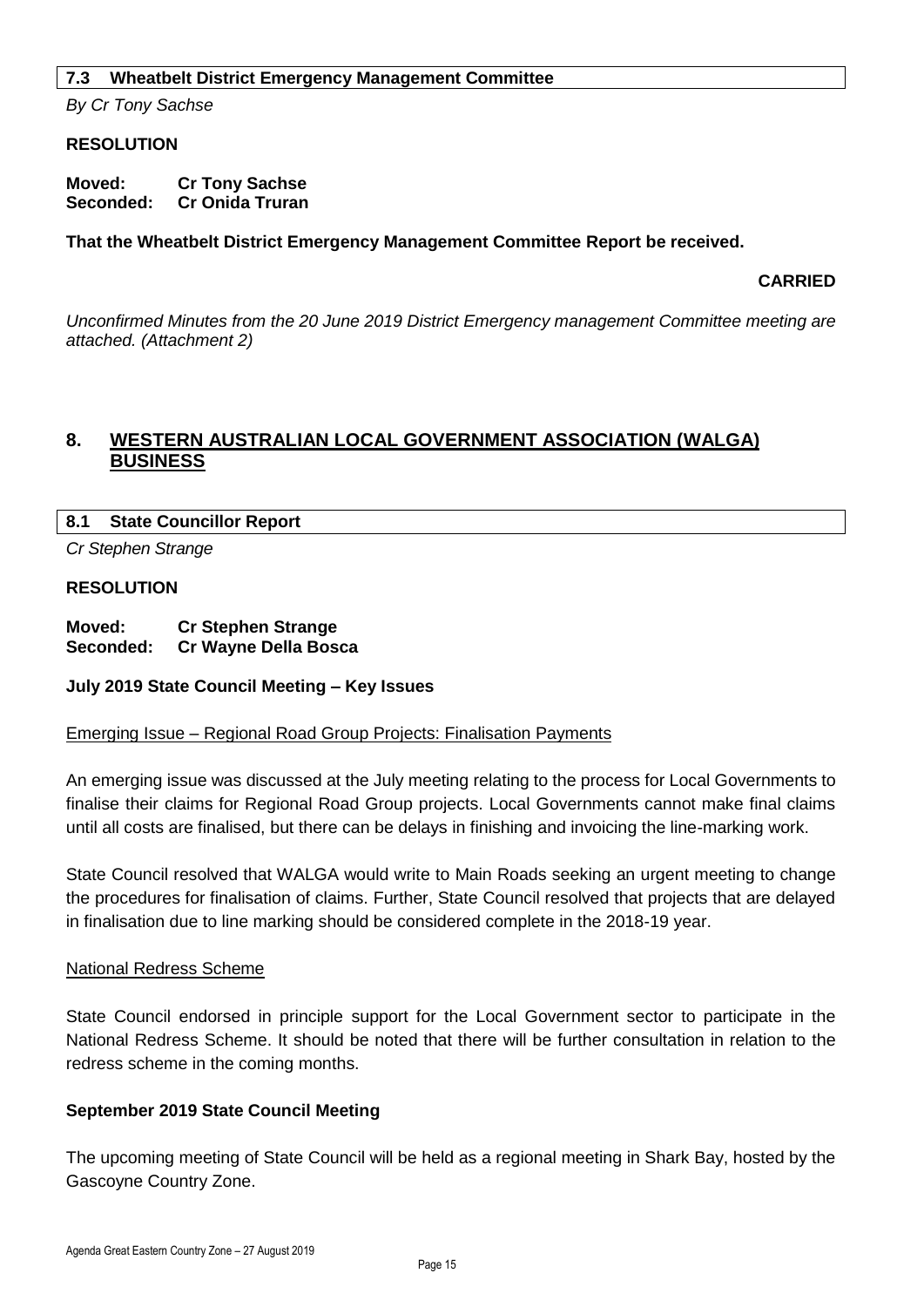This will be the final State Council meeting before the October Local Government elections. At the November Zone meetings elections for State Council positions will be held.

#### State Council/Zone Structure and Process Review

I have attended all 3 of the State Council and Zone Structure and Process Working Group meetings. A report is being prepared for the State Council meeting on September 6 in Shark Bay after which it will go out to the sector for consultation.

#### WALGA Annual Convention

WALGA appreciates any feedback or suggestions from members on the convention that can assist in our preparation for next year.

### **That the State Councillor Report be received**

**CARRIED**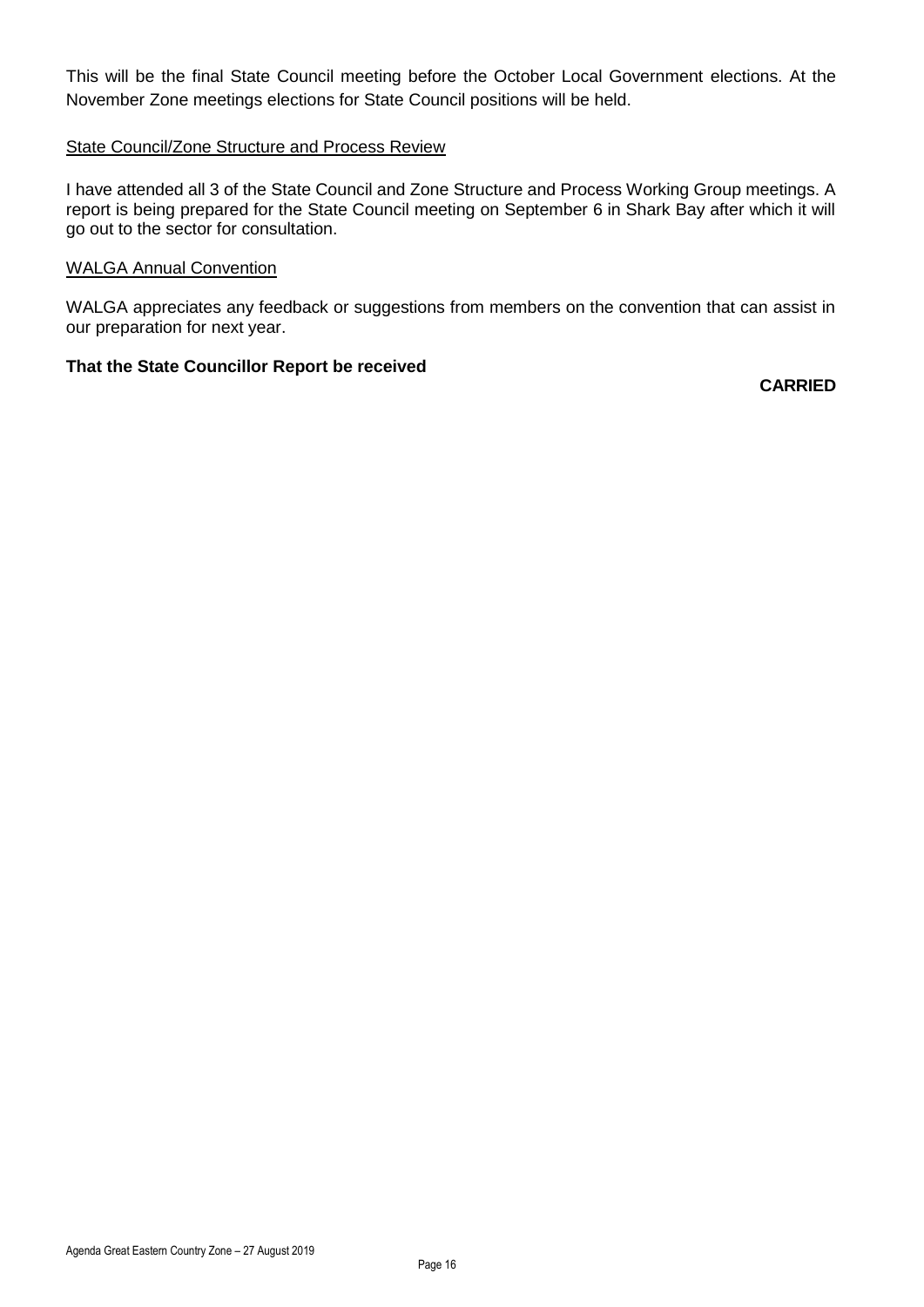# **8.2 WALGA Status Report to be updated**

*By Tony Brown, Executive Officer*

# **BACKGROUND**

Presenting the Status Report for August 2019 which contains WALGA's responses to the resolutions of previous Zone Meetings.

<span id="page-16-0"></span>

| Zone                 | <b>Agenda Item</b>                                                                                                           | <b>Zone Resolution</b>                                                                                                                                                                                                                                                                                                                                                                                                                                                                                                                                                                                                   | <b>WALGA Response</b>                                                                                                                                                                                                                                                                                                                                                                                                                                                                                                                                       | <b>Update</b>     | <b>WALGA Contact</b>                                                                                              |
|----------------------|------------------------------------------------------------------------------------------------------------------------------|--------------------------------------------------------------------------------------------------------------------------------------------------------------------------------------------------------------------------------------------------------------------------------------------------------------------------------------------------------------------------------------------------------------------------------------------------------------------------------------------------------------------------------------------------------------------------------------------------------------------------|-------------------------------------------------------------------------------------------------------------------------------------------------------------------------------------------------------------------------------------------------------------------------------------------------------------------------------------------------------------------------------------------------------------------------------------------------------------------------------------------------------------------------------------------------------------|-------------------|-------------------------------------------------------------------------------------------------------------------|
| <b>Grt Eastern C</b> | 2019 June 27 Zone<br>Agenda Item 12.1<br>Government Regional<br>Officer Housing                                              | That the Zone request WALGA to advocate on the<br>impact of Government Regional Officer Housing on<br>retaining public sector professionals (Doctors, nurses,<br>teachers) in the Great Eastern Country Zone.                                                                                                                                                                                                                                                                                                                                                                                                            | In May 2019, the McGowan Government deferred a planned increase to<br>GROH rents in 2019-20. The next increase of \$30pw was due to come into<br>effect 1 July 2019.<br>https://www.mediastatements.wa.gov.au/Pages/McGowan/2019/05/McGo<br>wan-Government-temporarily-defers-increase-to-GROH-rents.aspx<br>WALGA notes and includes the Zones Recommendation in its advocacy for<br>GROH and greater service support for regional and remote Western<br>Australian Local Governments, acknowledging the importance of this topic<br>in the coming months. | <b>Ongoing</b>    | Joanne Burges<br><b>Executive Manager,</b><br><b>People and Place</b><br>jburges@walga.asn.au<br>9213 2018        |
| <b>Grt Eastern C</b> | 2019 June 27 Zone<br>Agenda Item 7.1<br><b>WALGA Advocacy</b><br>Regarding Greenfinch<br>Mine Expansion                      | That the Great Eastern Country Zone<br>Supports the Shire of Westonia's position to seek<br>clearing and mining approval for the proposed<br>Greenfinch mining operation.<br>2. Requests WALGA to raise the issue with relevant<br>authorities to ensure that the Greenfinch Project has<br>every chance of success.                                                                                                                                                                                                                                                                                                     | WALGA has liaised with the Shire and also raised it with the Shadow<br>Minister for the Environment.<br>It is understood that a revised clearing application is currently being<br>assessed by the DWER.<br>Ongoing.                                                                                                                                                                                                                                                                                                                                        | August 2019       | <b>Mark Batty</b><br><b>Executive Manager</b><br><b>Environment and Waste</b><br>Mbatty@walga.asn.au<br>9213 2078 |
| <b>Grt Eastern C</b> | 2018 November 29<br>Zone Agenda Item<br>7.4 Water Corporation<br>- New management<br>and billing structure<br>for standpipes | That the Great Eastern Country Zone request WALGA<br>to advocate opposing the WA Water Corporation<br>proposed fee structure in remote parts of the eastern<br>Wheatbelt and;<br>Request the Water Corporation look to possible<br>1.<br>subsidised billing to remote user standpipes for<br>users without any other possible means of<br>potable water:<br>Write to the Department of Water suggesting that as a<br>result of the increased Standpipe water costs that they<br>re-introduce the Farm Water Grants to allow effected<br>landholders the ability to create on-farm water storage<br>and water connections | Considered by the Infrastructure Policy Team at its March meeting and<br>further follow-up with Councils requested with feedback to the next meeting.                                                                                                                                                                                                                                                                                                                                                                                                       | September<br>2019 | lan Duncan<br><b>Executive Manager</b><br>Infrastructure<br>iduncan@walga.asn.au<br>9213 2031                     |

Agenda Great Eastern Country Zone – 27 August 2019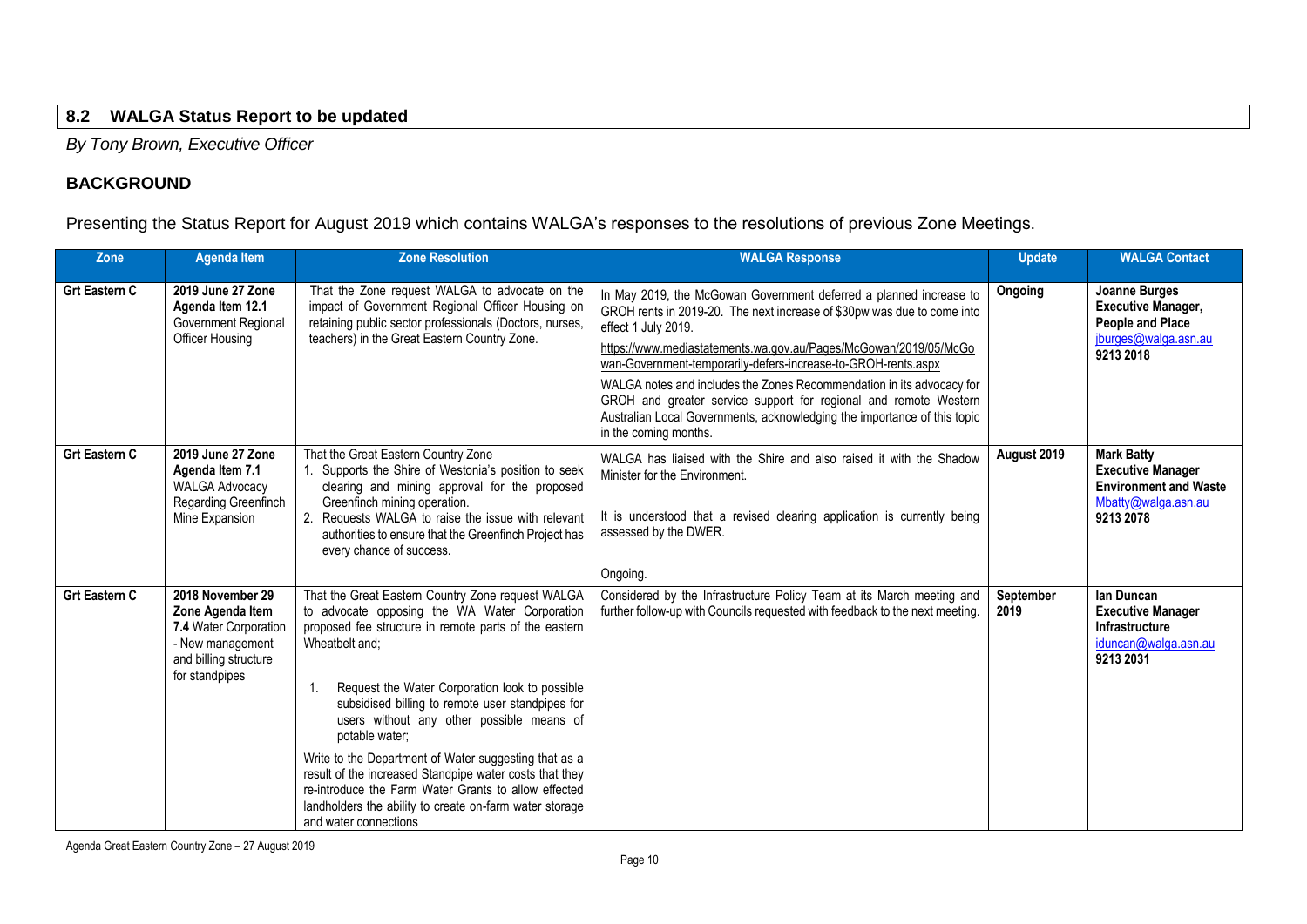| <b>Grt Eastern C</b> | 2019 March Zone<br>Agenda Item 12.3<br>Telstra - Power<br><b>Outages Effecting</b><br>Communications | Requests WALGA to advocate through the State<br>Emergency Management Committee for action in<br>respect to power outages effecting<br>telecommunications and the eligibility for Local<br>Governments to turn generators on.                                                                                                                                                                                                 | WALGA have written to the SEMC to request action in respect to power<br>outages effecting telecommunications.<br>WALGA have advocated to the SEMC and the SEMC have included this<br>item on their agenda at the meeting to be held 2 August 2019.<br>WALGA tabled this issue at the August SEMC meeting requesting SEMC to<br>formally write to the District Emergency management Committees and to<br>provide WALGA with advice on this matter. SEMC have taken this as an<br>action.<br>The Zone will be provided with a copy of SEMC's response when received. | August 2019            | Joanne Burges<br><b>Executive Manager,</b><br><b>People and Place</b><br>jburges@walga.asn.au<br>9213 2018                            |
|----------------------|------------------------------------------------------------------------------------------------------|------------------------------------------------------------------------------------------------------------------------------------------------------------------------------------------------------------------------------------------------------------------------------------------------------------------------------------------------------------------------------------------------------------------------------|--------------------------------------------------------------------------------------------------------------------------------------------------------------------------------------------------------------------------------------------------------------------------------------------------------------------------------------------------------------------------------------------------------------------------------------------------------------------------------------------------------------------------------------------------------------------|------------------------|---------------------------------------------------------------------------------------------------------------------------------------|
| <b>Grt Eastern C</b> | 2018 November 29<br>Zone Agenda Item<br>7.3 Container Deposit<br>Scheme Locations                    | That the Great Eastern Country Zone requests that:<br>All Local Governments be guaranteed, as a<br>1.<br>minimum, one flexible refund point in their<br>area.<br>A flexible access point should be defined as<br>2.<br>a refund point which, as a minimum, is open<br>16 hours each two week period, including at<br>least 8 hours at weekends<br>The State Government provide appropriate funding for<br>the refund points. | The Scheme commencement date has now been announced $-2$ June<br>2020, and the procurement process for refund points has commenced.<br>The Scheme Coordinator, WA Return Recycle Renew (WARRR) has<br>actively engaged with WALGA and will be hosting workshops around the<br>state for Local Governments and other organisations interested in setting<br>up refund points as part of the Scheme. WALGA hosted a workshop on 14<br>August to assist Local Governments with their applications to become<br>refund points.                                         | August 2019<br>Ongoing | <b>Mark Batty</b><br><b>Executive Manager</b><br><b>Environment and Waste</b><br>Mbatty@walga.asn.au<br>9213 2078                     |
| <b>Grt Eastern C</b> | 2019 March Zone<br>Agenda Item 12.2<br>Office of the Auditor<br>General (OAG) Audit<br>Fee Increase  | The Zone request WALGA to undertake research into<br>the audit costs including why the Office of the Auditor<br>General (OAG) fees have increased significantly and<br>what is the criteria for the fee increases.                                                                                                                                                                                                           | WALGA carried out a survey of Local Governments on their experiences<br>with the Office of the Auditor General carrying out financial and performance<br>audits on WA Local Governments.<br>A summary of the survey results will be provided at the August Zone<br>meeting                                                                                                                                                                                                                                                                                         | September<br>2019      | <b>Tony Brown</b><br><b>Executive Manager</b><br>Governance and<br><b>Organisational Services</b><br>9213 2051<br>tbrown@walga.asn.au |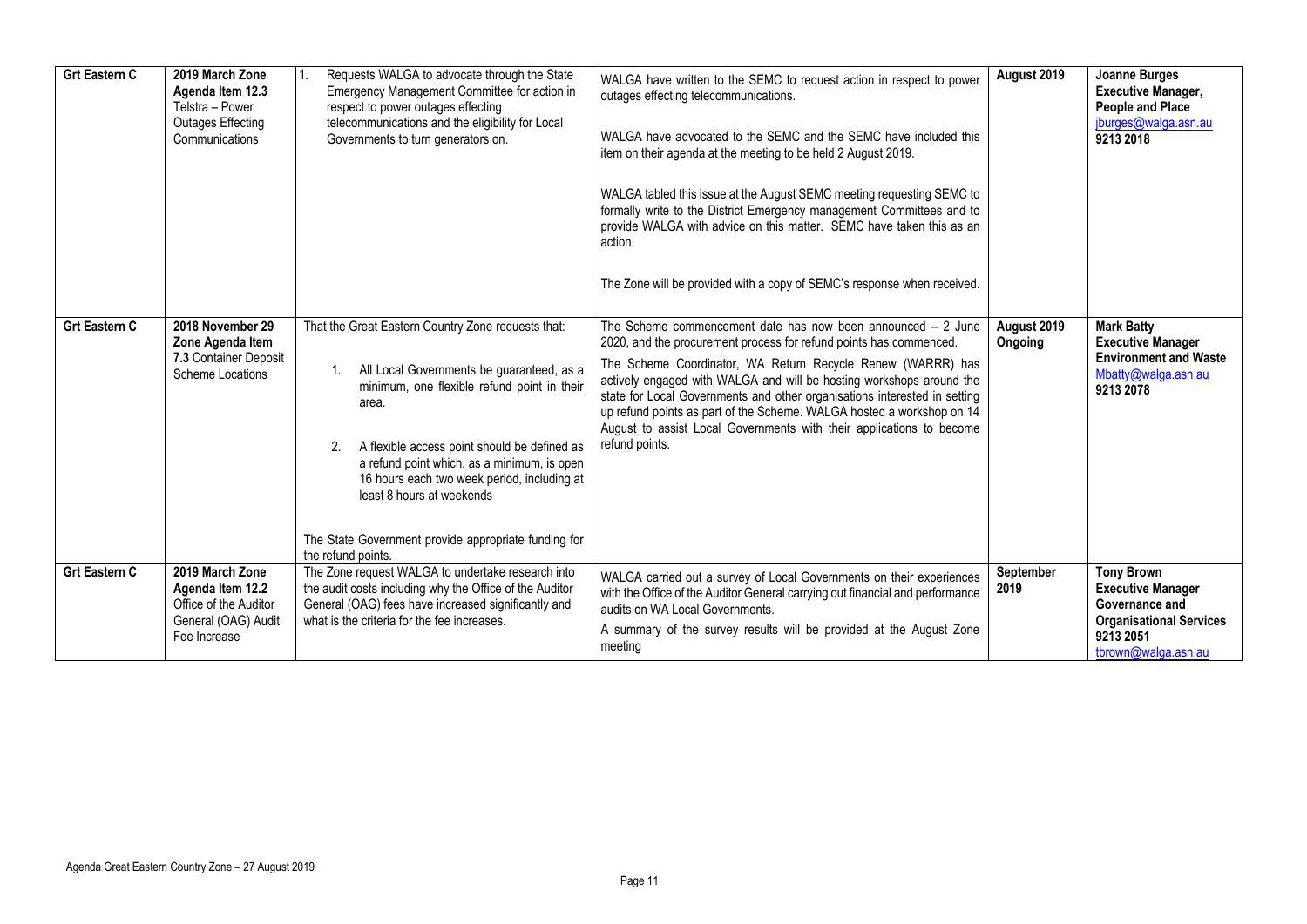# **ZONE COMMENT**

This is an opportunity for Member Councils to consider the response from WALGA in respect to the matters that were submitted at the previous Zone Meeting.

#### **RESOLUTION**

**Moved: Cr Karin Day Seconded: Cr Rodney Forsyth**

#### **That the Great Eastern Country Zone WALGA August 2019 Status Report be noted.**

#### **CARRIED**

#### <span id="page-18-0"></span>**8.3 Review of WALGA State Council Agenda – Matters for Decision**

#### **BACKGROUND**

WALGA State Council meets five times each year and as part of the consultation process with Member Councils circulates the State Council Agenda for input through the Zone structure.

The full State Council Agenda can be found via link: **[https://walga.asn.au/getattachment/a846e7df-becb-](https://walga.asn.au/getattachment/a846e7df-becb-4570-956e-cafec51afcb3/Agenda-State-Council-6-September-2019.pdf)[4570-956e-cafec51afcb3/Agenda-State-Council-6-September-2019.pdf](https://walga.asn.au/getattachment/a846e7df-becb-4570-956e-cafec51afcb3/Agenda-State-Council-6-September-2019.pdf)**

The Zone is able to provide comment or submit an alternative recommendation that is then presented to the State Council for consideration.

#### **5.1 Interim Submission - Draft Position Statement: Fibre Ready Telecommunications Infrastructure**

#### **WALGA Recommendation**

That the interim submission to the WA Planning Commission on the draft Position Statement: Fibre Ready Telecommunications Infrastructure, be endorsed.

### **5.2 Interim Submission on the WA Motorsport Strategy**

#### **WALGA Recommendation**

That the interim submission on the WA Motorsport Strategy be endorsed.

#### **5.3 Interim Submission on the State Strategy to Respond to the Abuse of Older People (Elder Abuse)**

#### **WALGA Recommendation**

That the interim submission on the State Strategy to Respond to the Abuse of Older People (Elder Abuse) is endorsed.

### **5.4 WA Public Libraries Strategy Forum**

#### **WALGA Recommendation**

That WAI GA: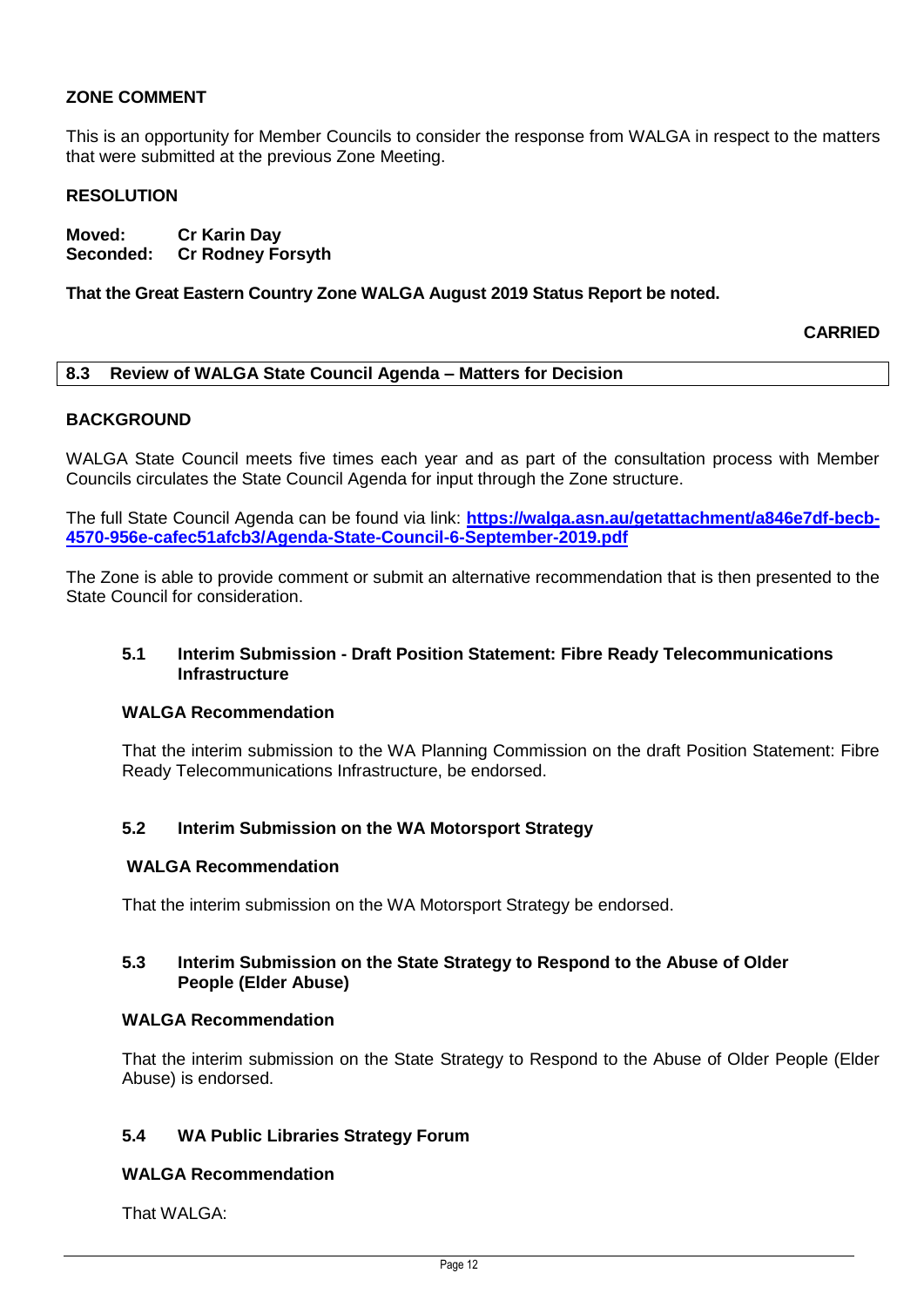- 1. Supports the proposed repurposing of the accounting treatment of existing capital funds to recurrent funding.
- 2. Supports the proposed transfer of ownership of stock from State to Local Governments for Tier 1 Local Governments.
- 3. Requests State Library WA to advise the Local Government sector of the State Government corporate budget schedule and expedite annual funding allocation notifications to Local Government as soon as possible in the new financial year.

# **5.5 Submission on the Draft Compliance and Enforcement Policy**

### **WALGA Recommendation**

That the submission to the Department of Water and Environmental Regulation relating to the draft Compliance and Enforcement Policy be endorsed.

### **5.6 Submission on the Environmental Protection Authority's Greenhouse Gas Emissions Guidance**

### **WALGA Recommendation**

That the WALGA submission on the Environmental Protection Authority's proposed Greenhouse Gas Emissions Guidance be endorsed.

# **5.7 Road Safety Strategy for WA Beyond 2020**

### **WALGA Recommendation**

That the submission to the Road Safety Council, for consideration in developing the next road safety strategy for Western Australia, be endorsed.

### **5.8 Interim Submission - Revitalising Agricultural Region Freight Strategy**

### **WALGA Recommendation**

That the interim submission to the Department of Transport on the draft Revitalising Agricultural Region Freight Strategy be endorsed.

#### **5.9 Policy Templates: (1) Works in the Local Government Road Reserve; and (2) Events in the Local Government Road Reserve**

# **WALGA Recommendation**

That the following Policy Templates be endorsed:

- 1. Works in the Local Government Road Reserve; and
- 2. Events in the Local Government Road Reserve

# **RESOLUTION**

**Moved: Cr Onida Truran Seconded: Cr Eileen O'Connell**

**That the Great Eastern Country Zone supports all Matters for Decision as listed above in the State Council Agenda.**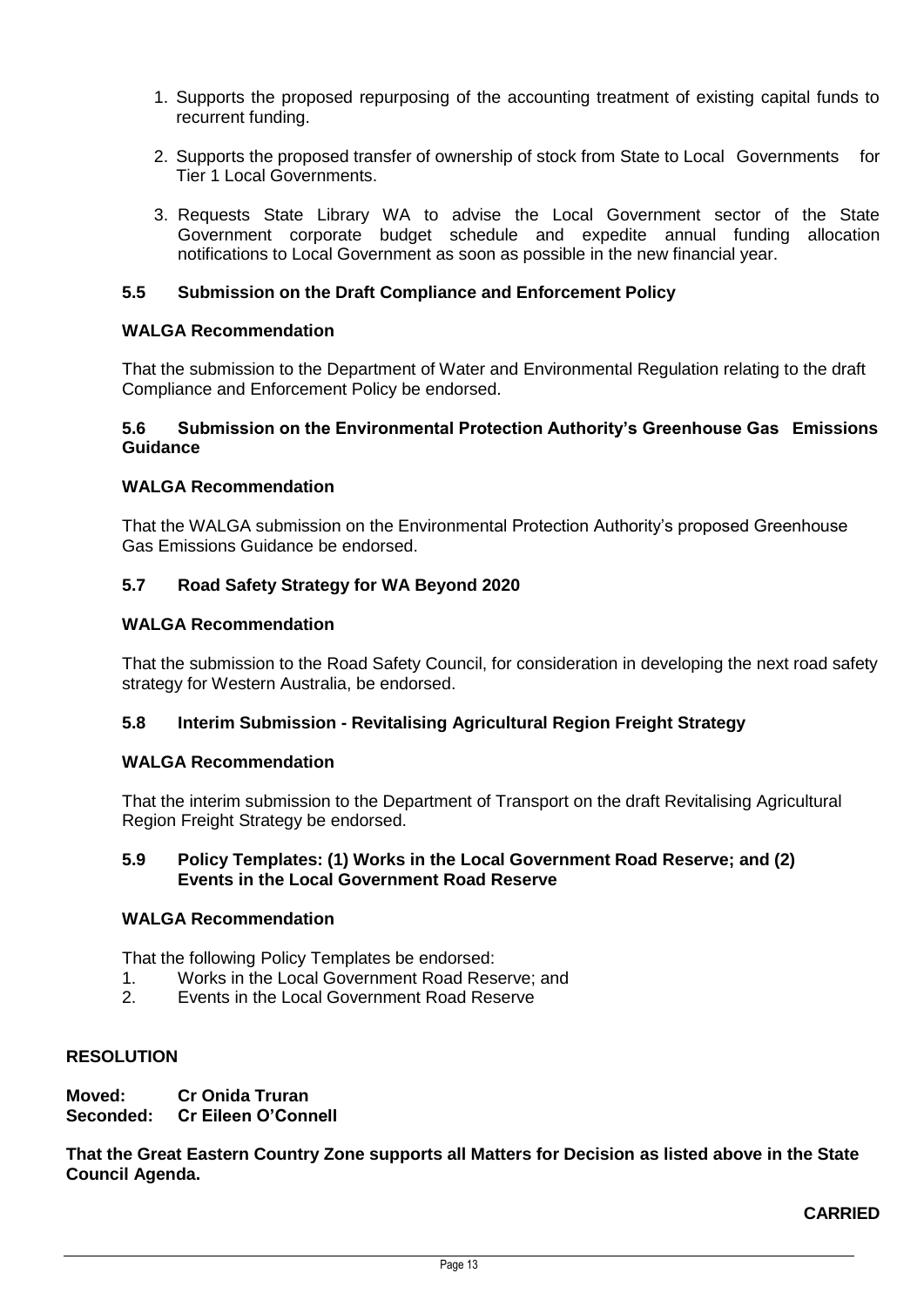# <span id="page-20-0"></span>**8.4 Review of WALGA State Council Agenda – Matters for Noting / Information**

| 6.1 | Submission to the Select Committee into Local Government                                 |
|-----|------------------------------------------------------------------------------------------|
| 6.2 | <b>Cooperation and Shared Services</b>                                                   |
| 6.3 | Draft Terms of Reference for an Inquiry into Local Government Fees and<br><b>Charges</b> |
| 6.4 | <b>Public Health Advocacy Plan</b>                                                       |
| 6.5 | <b>Completion of the Managing Alcohol in Our Communities Guide</b>                       |
| 6.6 | Local Government Coastal Hazard Planning - Issues Paper                                  |
| 6.7 | Climate Resilient Councils – Preparing for the Impacts of Climate Change                 |
| 6.8 | <b>Report Municipal Waste Advisory Council (MWAC)</b>                                    |

# <span id="page-20-1"></span>**8.5 Review of WALGA State Council Agenda – Organisational Reports**

# **7.1 Key Activity Reports**

- **7.1.1 Report on Key Activities, Environment and Waste Unit**
- **7.1.2 Report on Key Activities, Governance and Organisational Services**
- **7.1.3 Report on Key Activities, Infrastructure**
- **7.1.4 Report on Key Activities, People and Place**

# <span id="page-20-2"></span>**8.6 Review of WALGA State Council Agenda – Policy Forum Reports**

- **7.2 Policy Forum Reports**
	- **7.2.1 Mayors/Presidents Policy Forum**
	- **7.2.2 Mining Community Policy Forum**
	- **7.2.3 Container Deposit Legislation Policy Forum**
	- **7.2.4 Economic Development Forum**

# <span id="page-20-3"></span>**8.7 WALGA President's Report**

The WALGA President's Report was attached with the Agenda.

Nick Sloan introduced himself and advised on his background and career highlights together with the WALGA President's Report.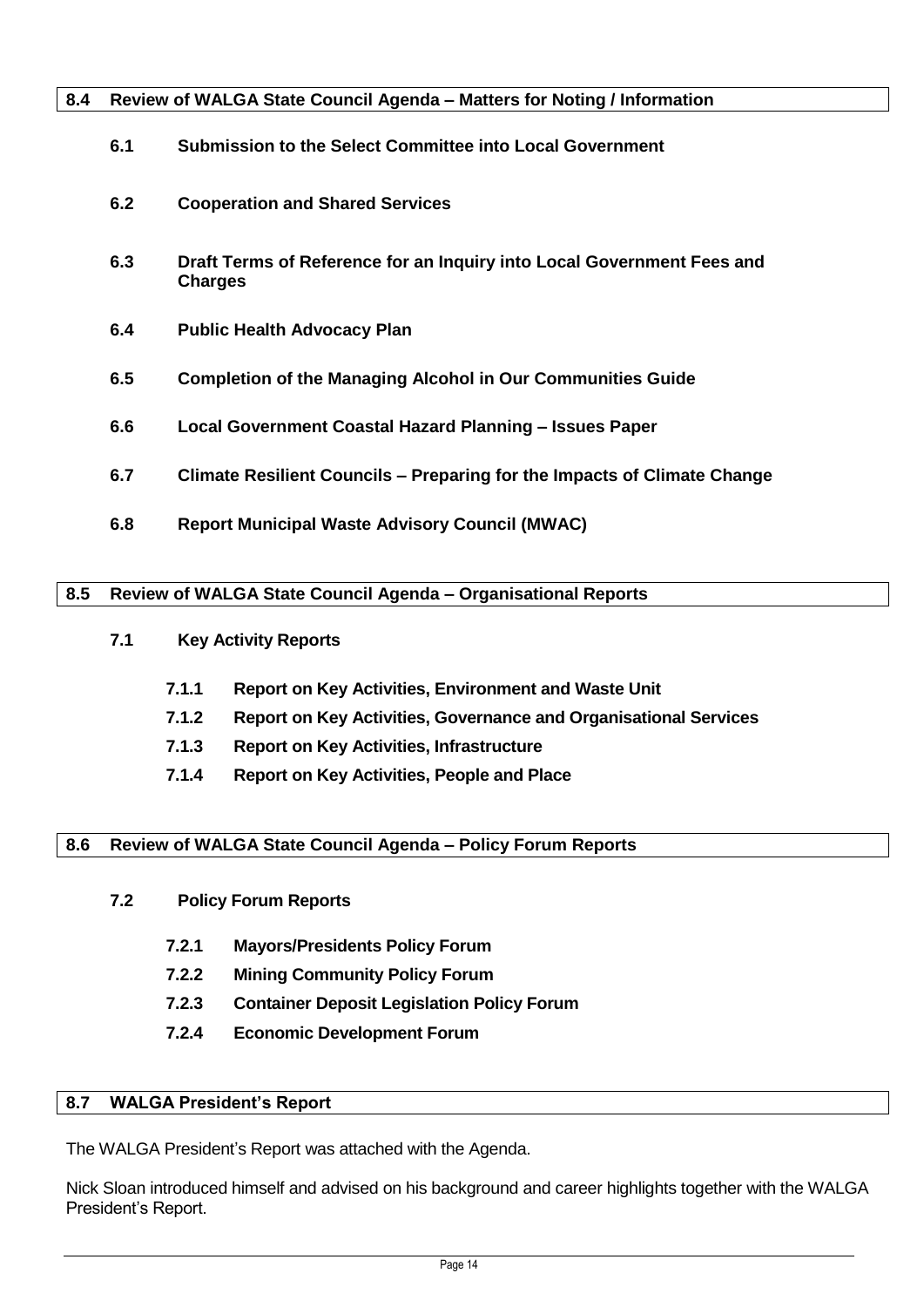# **RESOLUTION**

**Moved: Cr Gary Shadbolt Seconded: Cr Onida Truran**

**That the Great Eastern Country Zone notes the following reports contained in the WALGA State Council Agenda.**

- **Matters for Noting/Information**
- **Organisational Reports**
- **Policy Forum Reports; and**
- **WALGA President's Report**

# **CARRIED**

# <span id="page-21-0"></span>**9. GUEST SPEAKERS / DEPUTATIONS**

### <span id="page-21-1"></span>**9.1 CBH Group Update**

Rob Dickie, Government and Industry Relations Advisor, presented to the Zone on the progress of the Network Strategy. Presentation is attached. *(Attachment 3)*

# <span id="page-21-2"></span>**9.2 Container Deposit Scheme and 3 Bin Collection System**

Rebecca Brown, Manager Waste and Recycling from WALGA presented to the Zone on the Container Deposit Scheme and the 3 bin rubbish collection system. Presentation is attached. *(Attachment 4).*

# <span id="page-21-4"></span><span id="page-21-3"></span>**10. AGENCY REPORTS**

### **10.1 Department of Local Government, Sport and Cultural Industries**

Kirsty Martin from the Department of Local Government, Sport & Cultural Industries provided an update to the Zone.

### <span id="page-21-5"></span>**10.2 Main Roads Western Australia**

Mr Craig Manton was an apology for this meeting and will provide an update to the next Zone meeting.

# <span id="page-21-6"></span>**10.3 Wheatbelt RDA**

Mandy Walker, Wheatbelt RDA presented to the Zone.

# <span id="page-21-7"></span>**11. MEMBERS OF PARLIAMENT**

Hon. Laurie Graham MLC, Member for the Agricultural Region, presented to the Zone on the following:

- Select Committee into Local Government
- Legislation Voluntary Assisted Living and Residential Tenancies Act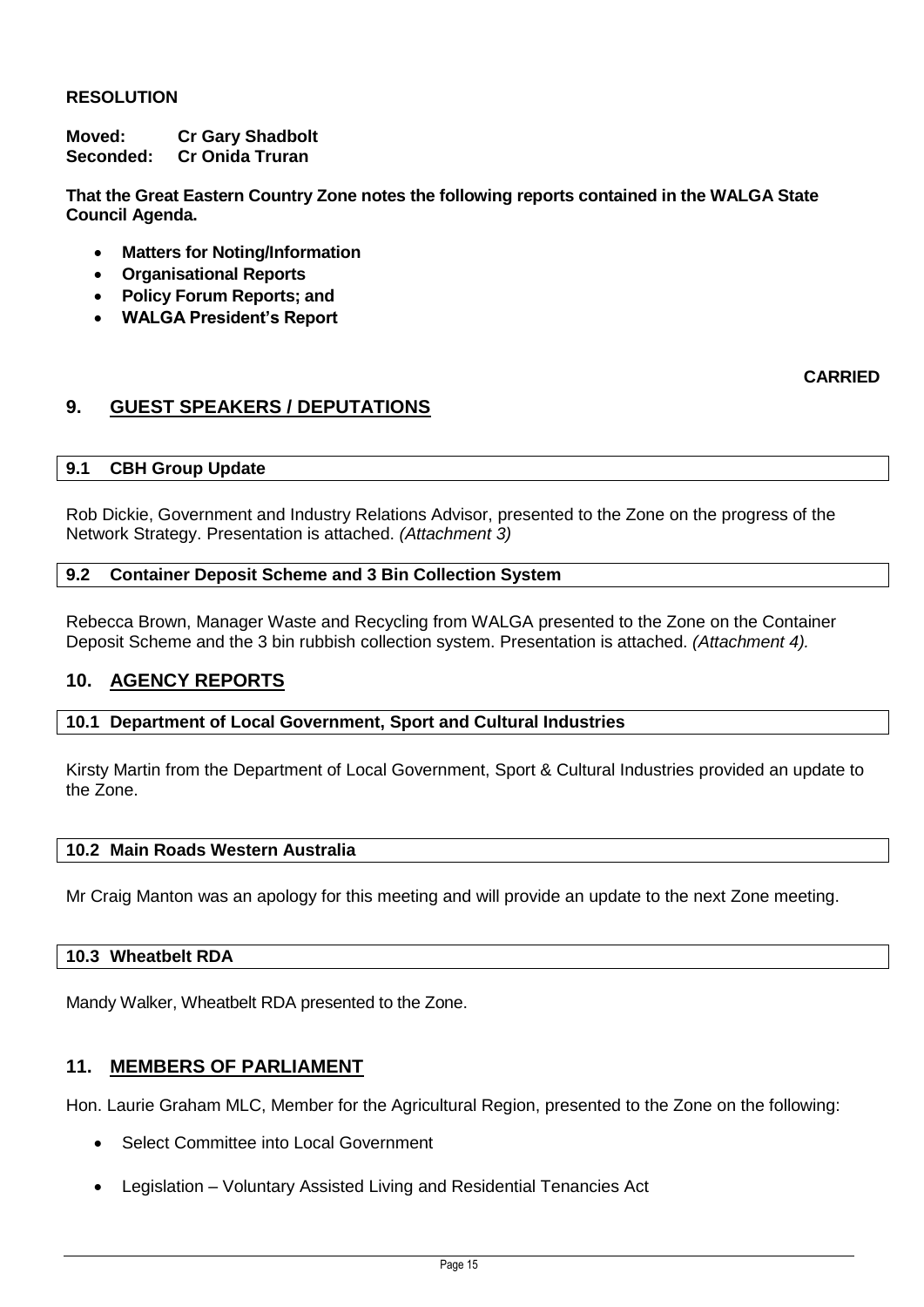# <span id="page-22-0"></span>**12. GENERAL BUSINESS**

# <span id="page-22-1"></span>**12.1 Rail Retention Group – Money Retained**

Shire of Narembeen suggested winding up their allocated funds to the Secondary Fright Group project.

# <span id="page-22-2"></span>**12.2 Mr Bill Price – Shire of Westonia**

The Zone noted that Bill Price was found not guilty of the alleged charges pertaining to his employment at the Shire of Exmouth.

The Zone offers its full support to Bill.

### <span id="page-22-3"></span>**12.3 Retiring Councillors**

The Chair, Rhonda Cole, on behalf of the Zone wanted to say thank you to all Elected Members and extended to those re-standing for Council or retiring the Zones best wishes.

### <span id="page-22-4"></span>**12.4 Wheatbelt Regional Health Forum**

NEWROC are holding a Wheatbelt Regional Health forum in Training on 20 September 2019. Everyone is encouraged to attend.

# <span id="page-22-5"></span>**13. URGENT BUSINESS**

Nil

# <span id="page-22-6"></span>**14. DATE, TIME AND PLACE OF NEXT MEETINGS**

The next meeting of the Great Eastern Country Zone will be held in Merredin on Thursday 28 November, commencing at 9.30am.

# <span id="page-22-7"></span>**15. CLOSURE**

There being no further business the Chair declared the meeting closed at 11.45am.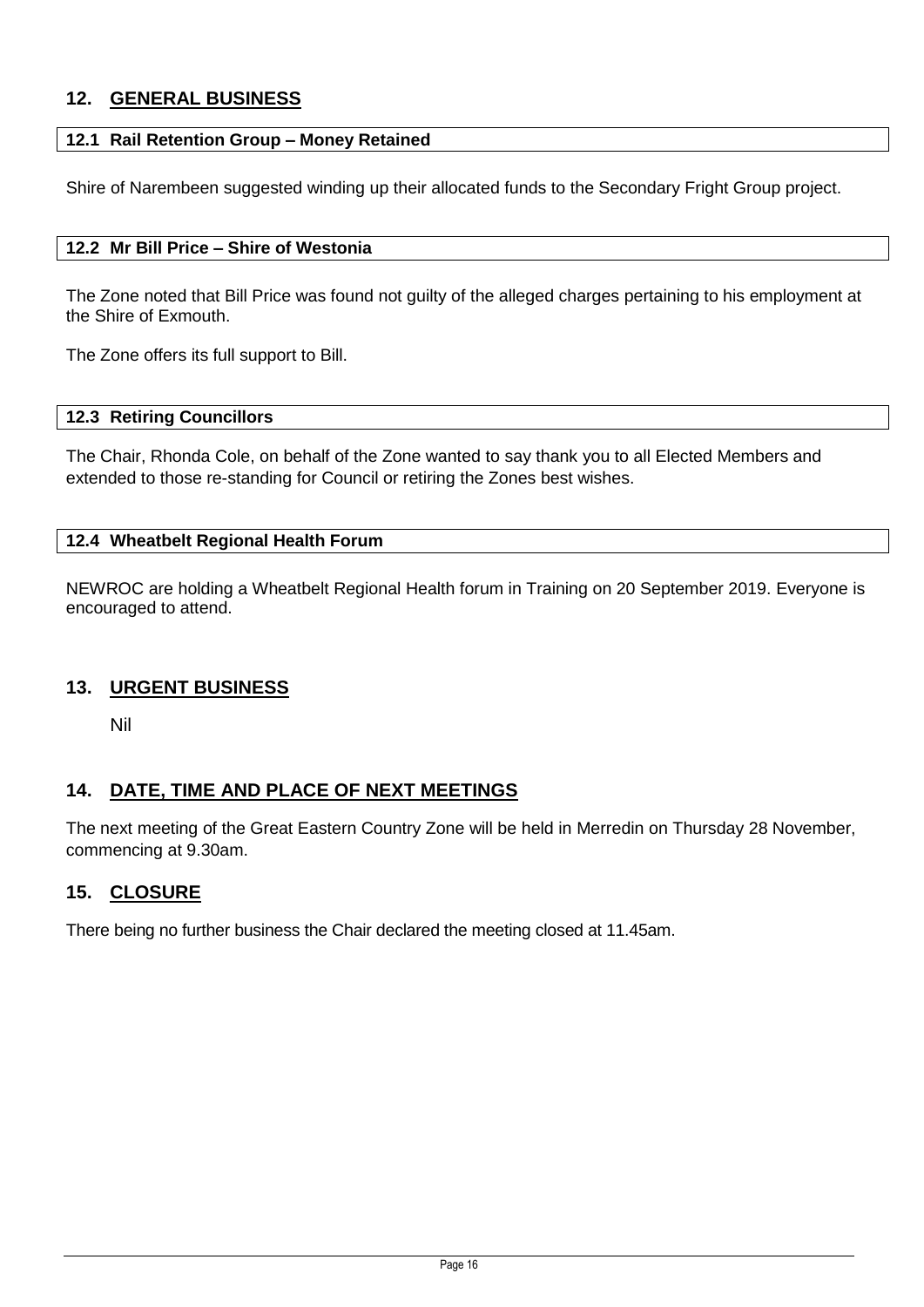# **Local Government Auditor General Survey**

On 28 October 2017, the Local Government Amendment (Auditing) Act 2017 was proclaimed, giving the Auditor General the mandate to audit Western Australia's Local Government and Regional Councils. The Act allows the Auditor General to conduct performance audits of Local Governments, as well as assuming responsibility for the annual financial audits of Local Governments as their existing audit contracts expire.

To understand the impact these changes have had on the sector to date, WALGA conducted a survey of its members during May and June 2019.

Some 77 Local Governments responded to the survey, representing Local Governments of all sizes and from across both metropolitan and regional WA. The composition of respondents by the size of their rates base is shown in Table 1 below.

**Table 1**

| Rates base    | <b>Survey</b><br>respondents | All Local<br><b>Governments</b><br>in WA |
|---------------|------------------------------|------------------------------------------|
| $$0 - $2.5m$  | <b>28%</b>                   | 35%                                      |
| $$2.5m - $5m$ | 26%                          | 22%                                      |
| $$5m - $15m$  | 21%                          | 16%                                      |
| Above \$15m   | 25%                          | 27%                                      |

A summary of the survey results is provided below.

- The average financial audit costs of respondents was just under \$23,000 in the year prior to the Auditor General assuming responsibility for financial audits. In the year that the Auditor General assumed responsibility, the average financial audit costs across respondents increased by 64% to \$37,445. In the second year of the Auditor General assuming responsibility, the average financial audit costs across respondents was even higher at \$44,008. This represents an increase of 92% across the two year period.
	- $\circ$  Local Governments with rate bases above \$15 million experienced the greatest increase in financial audit costs (in total dollar and percentage terms) – from an average of \$31,000 in the year prior to the Auditor General assuming responsibility to \$58,000 in the year that the Auditor General assumed responsibility, and then \$67,000 in the second year of the Auditor General assuming responsibility. This represents an increase of 118% over the two year period.
	- $\circ$  Local Governments with rate bases less than \$2.5 million experienced the lowest increase in financial audit costs (in total dollar and percentage terms) – from an average of \$18,000 in the year prior to the Auditor General assuming responsibility to \$25,000 in the year that the Auditor General assumed responsibility, and then \$31,000 in the second year of the Auditor General assuming responsibility. This represents an increase of 72% over the two year period.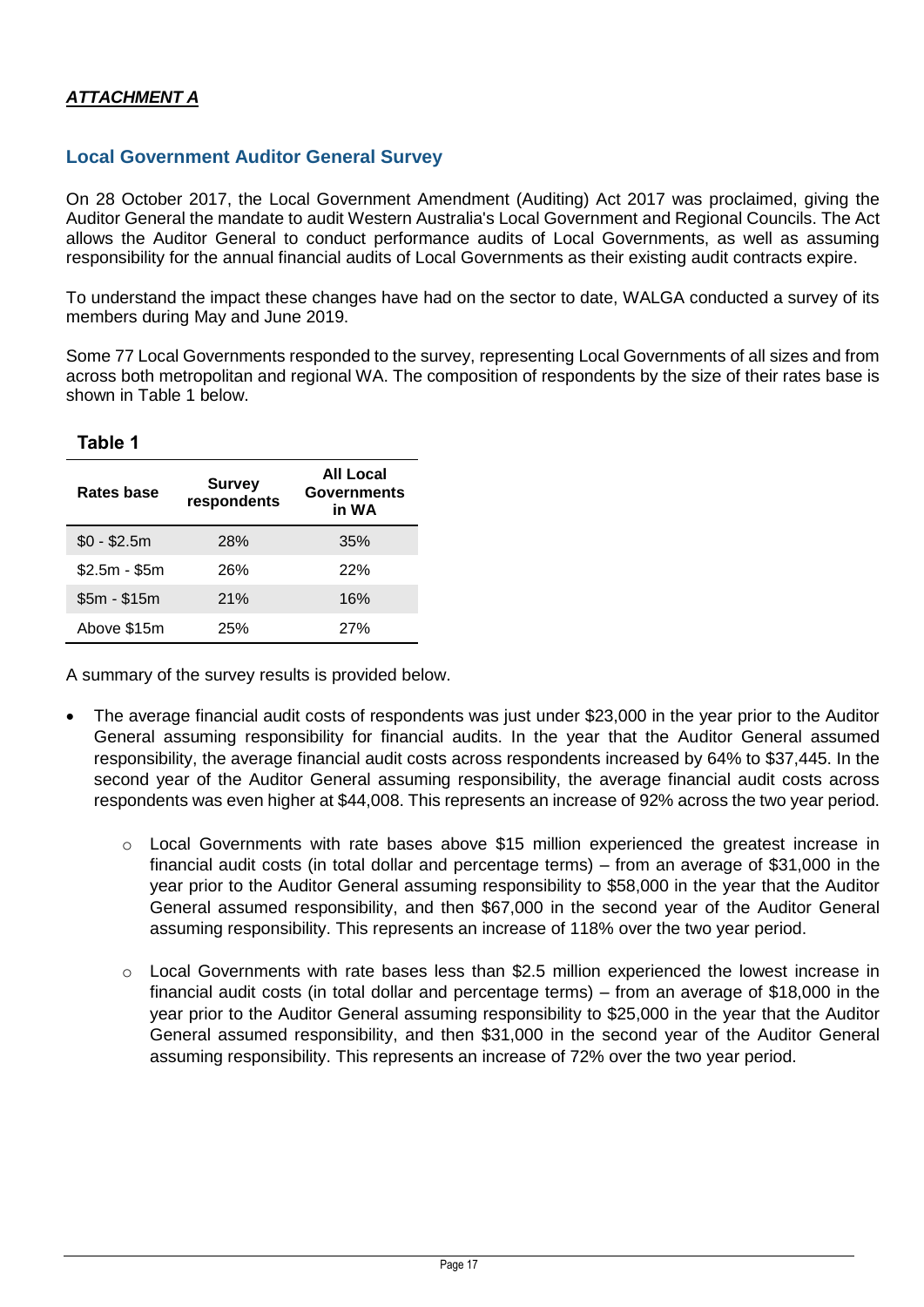

Average financial audit costs of respondents, by size of respondent rates base



- Financial audit costs represented 0.09% of the respondent rates base (on average) in the year prior to the Auditor General assuming responsibility for financial audits. This increased to 0.18% in the year that the Auditor General assumed responsibility for financial audits, and then 0.19% in the second year of the Auditor General assuming responsibility.
	- o Respondents with rates bases below \$2.5 million have seen financial audit costs as a proportion of their rates base increase from 0.83% in the year prior to the Auditor General assuming responsibility, to 1.53% in the year that the Auditor General assumed responsibility and then 1.87% in the second year of the Auditor General assuming responsibility. This compares unfavourably to larger Local Governments, with financial audit costs representing just 0.1% of their rates base in the second year of the Auditor General assuming responsibility.
- The majority of respondents (61% or 47) indicated that the Auditor General assuming responsibility for financial audits has required them to supply more evidence and information in order to substantiate their financial audit. There were, however, 21% of respondents (or 16) who thought the level of evidence and information required has been the same since the Auditor General assumed responsibility, while 18% (or 14) were unsure.



# Average financial audit costs of respondents as a proportion of their rates base, by year



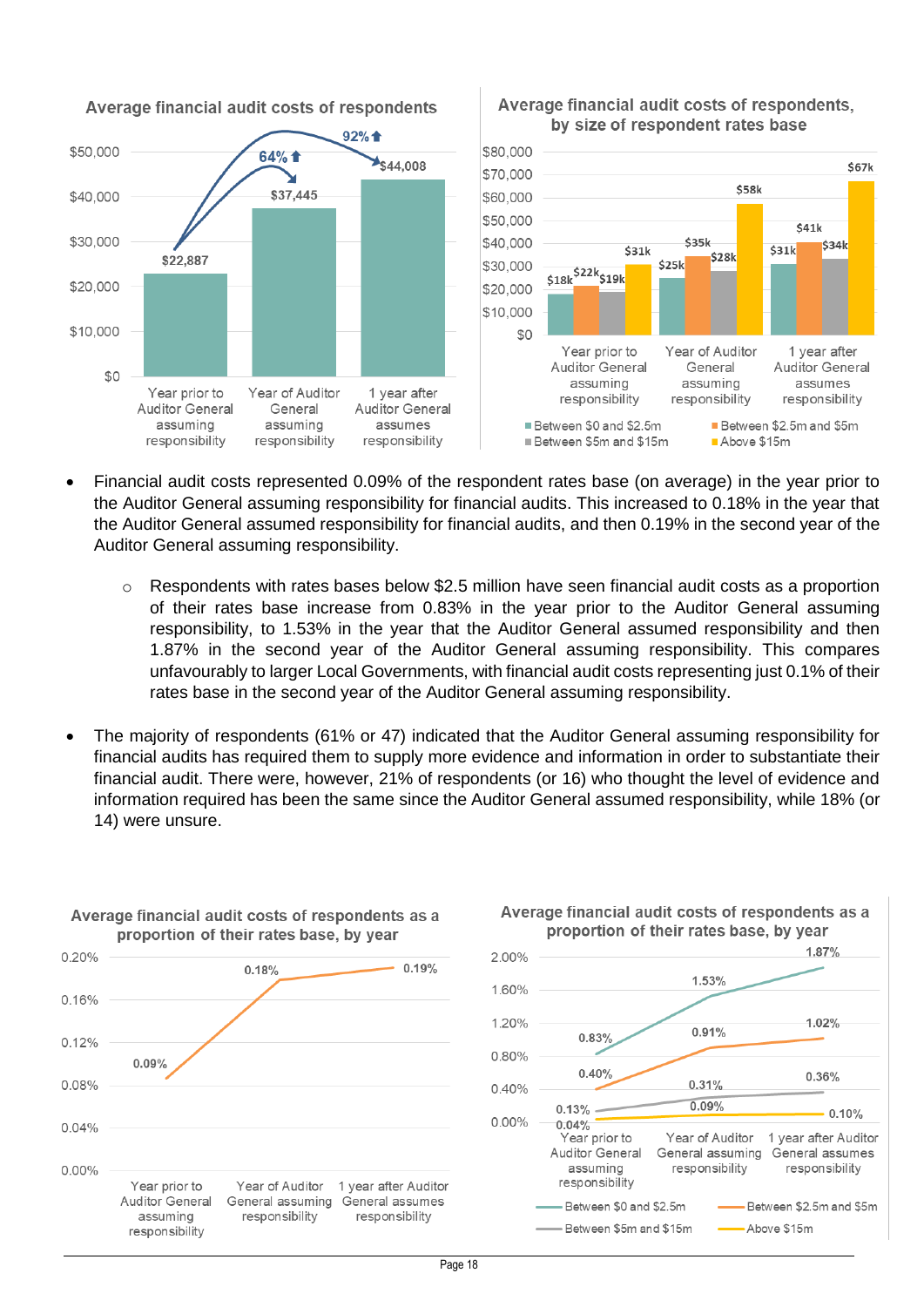- Some 88% of respondents indicated that the Auditor General had contracted out the responsibility for their financial audit to a private sector organisation. The majority of these contracted out audits (62%) were performed by the same company that previously conducted their financial audits.
- Some respondents believed there were benefits associated with the Auditor General assuming responsibility for their financial audits, including:
	- o staff development (12% of respondents selecting this option);
	- o a better perception from rate payers (14% of respondents selecting this option)
	- $\circ$  systems improvement (26% of respondents selecting this option); and
	- o other types of procedural improvements.

There were 29% of respondents, however, who did not think that the Auditor General assuming responsibility for their financial audits had led to any benefits. These respondents were typically those with a rates base less than \$2.5 million.

A number of respondents also commented that it was too early to tell whether the changes made will lead to any benefits.

 Just 30% of respondents (or 23) had been subject to a performance audit from the Auditor General. In terms of the type of performance audits undertaken, most were in relation to the timely payment of suppliers. The majority of respondents (64% or 38) who had been subject to a performance audit saw them as beneficial for their Local Government, with the type of benefits identified including the development of best practice go-to-guides and the development of appropriate benchmarks that Local Governments can refer to in the future.

A comment made by numerous respondents, however, was that while the performance audits were potentially beneficial, the auditors didn't seem to have knowledge of the diversity of the Local Government sector, and the challenges that regional and smaller Local Governments faced.

Respondents who believe performance audits are beneficial for their Local Government



• In addition to being beneficial for their own individual Local Governments, the majority of respondents (57% or 43) also believed that performance audits were beneficial for the broader sector as well. Nevertheless, a common theme reported across respondents was that while performance audits could provide benefits, there needs to be more understanding and support in terms of: